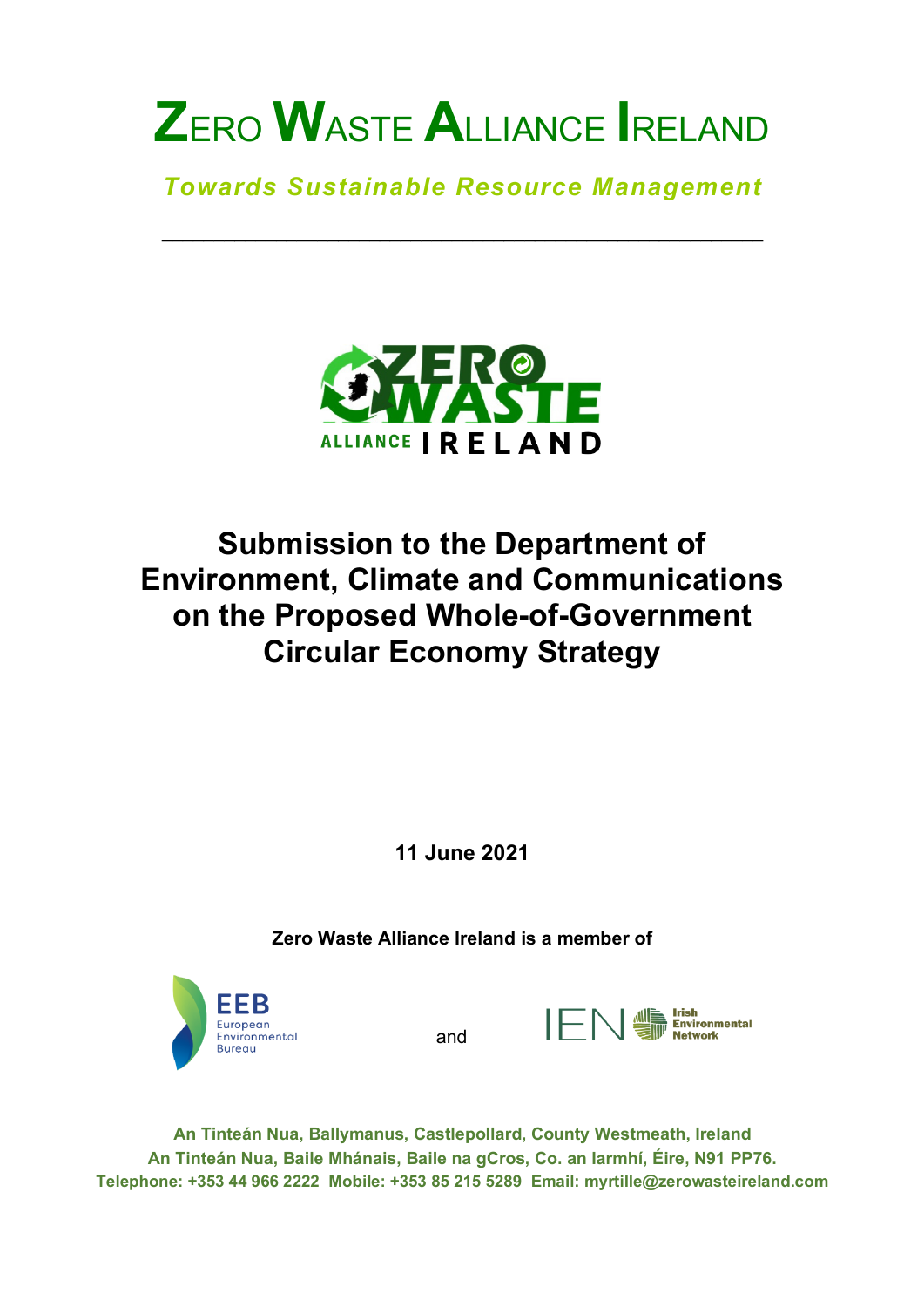#### *Towards Sustainable Resource Management* \_\_\_\_\_\_\_\_\_\_\_\_\_\_\_\_\_\_\_\_\_\_\_\_\_\_\_\_\_\_\_\_\_\_\_\_\_\_\_\_\_\_\_\_\_\_\_\_\_\_\_\_\_\_\_\_\_\_

**An Tinteán Nua Ballymanus Castlepollard County Westmeath N91 PP76**

**11 June 2021**

Circular Economy Strategy Consultation, Circular Economy Division, Department of the Environment, Climate and Communications, Newtown Road, Wexford, Y35 AP90.

**BY EMAIL TO:**  circulareconomy@decc.gov.ie

Dear Sir / Madam,

#### **Observations on the Proposed First Whole-of-Government Circular Economy Strategy**

#### *Submission by Zero Waste Alliance Ireland to the Department of Environment, Climate and Communications*

On behalf of Zero Waste Alliance Ireland (ZWAI), we are attaching our observations in response to the Public Consultation issued by the Department of Environment, Climate and Communications (DECC) on the proposed first Whole-of-Government Circular Economy Strategy. As stated in the Consultation document dated 16 April 2021, this public consultation is intended to obtain views of stakeholders and members of the public on the direction, content and implementation of the proposed strategy.

Members of Zero Waste Alliance Ireland are very pleased to have the opportunity to engage with the DECC by making a submission, especially as the Circular Economy is a model which ZWAI has advocated over a long period of time; and we hope that our submission will assist Ireland's current transition to a more resource efficient "Circular Economy", and to achieving the target of "Zero Waste", within the over-arching aim of becoming fully "climate neutral" and "carbon neutral".

Yours sincerely,

Jack O'Sullivan.

Jack O'Sullivan

#### **On behalf of Zero Waste Alliance Ireland**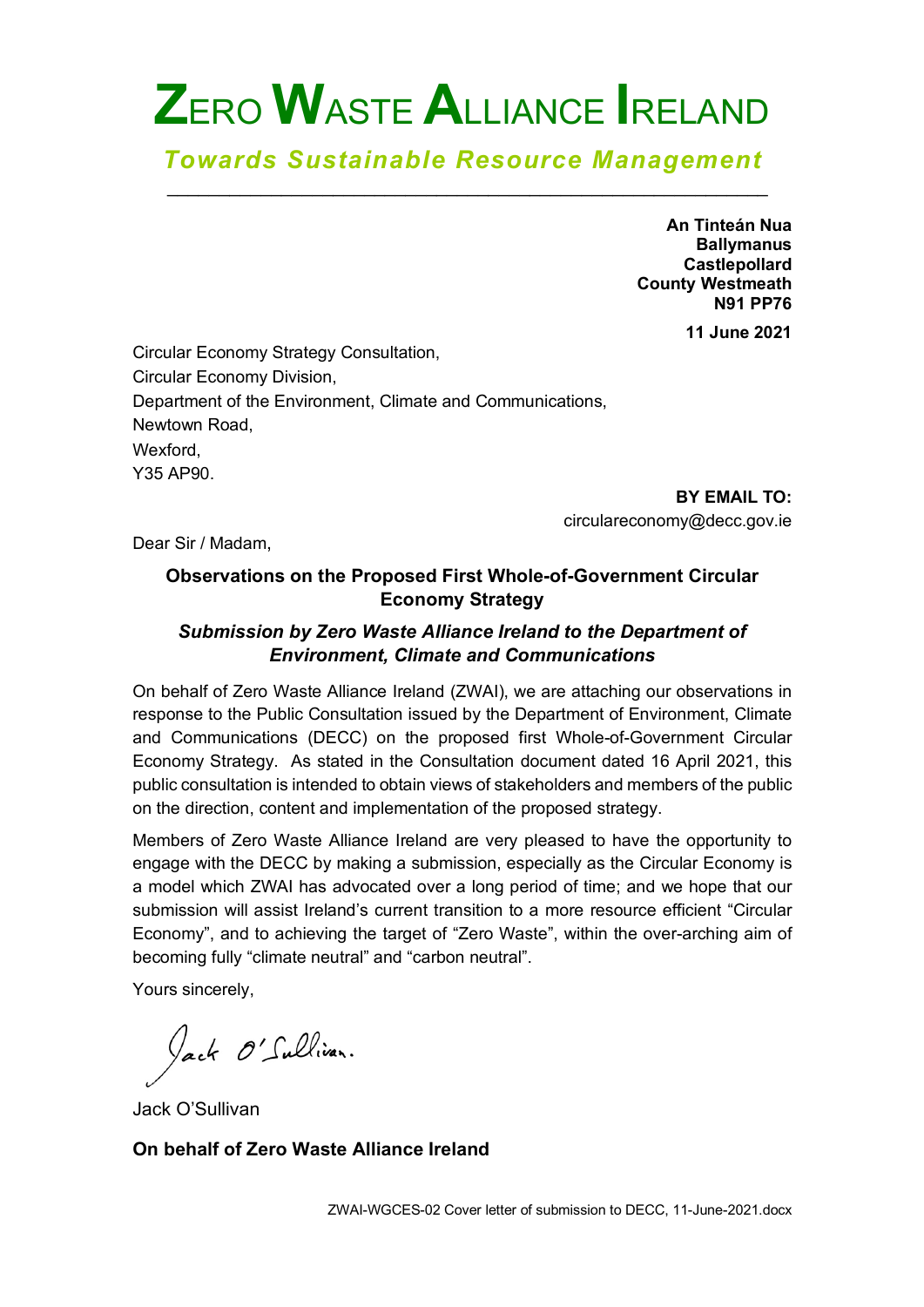*Towards Sustainable Resource Management* \_\_\_\_\_\_\_\_\_\_\_\_\_\_\_\_\_\_\_\_\_\_\_\_\_\_\_\_\_\_\_\_\_\_\_\_\_\_\_\_\_\_\_\_\_\_\_\_\_\_\_\_\_\_\_\_\_\_

#### **Submission to the Department of Environment, Climate and Communications on the Proposed Whole-of-Government Circular Economy Strategy**

# **Contents**

| 1.    | Introduction                                                                                            |                      |                      |                      |                      | 1              |  |  |  |
|-------|---------------------------------------------------------------------------------------------------------|----------------------|----------------------|----------------------|----------------------|----------------|--|--|--|
| 2.    | <b>Zero Waste Alliance Ireland (ZWAI)</b>                                                               | $\ddot{\phantom{a}}$ | $\ddot{\phantom{a}}$ | $\ddot{\phantom{a}}$ | ٠.                   | 2              |  |  |  |
| 2.1   | Origin and early activities of ZWAI                                                                     | ٠.                   | ٠.                   | ٠.                   |                      | $\overline{2}$ |  |  |  |
| 2.2   | Our basic principles<br>$\mathbf{r}$<br>$\ddot{\phantom{a}}$                                            | $\ddotsc$            | $\ddot{\phantom{a}}$ | $\ddot{\phantom{a}}$ | $\ddot{\phantom{a}}$ | $\overline{2}$ |  |  |  |
| 2.3   | What we are doing<br>$\ddot{\phantom{a}}$<br>$\ddot{\phantom{a}}$                                       | Ω.                   | $\ddot{\phantom{a}}$ | Ω.                   |                      | 3              |  |  |  |
| 3.    | Key objectives of the proposed circular economy strategy                                                |                      |                      |                      |                      |                |  |  |  |
| 3.1   | A national policy framework and public sector leadership<br>$\ddot{\phantom{a}}$                        |                      |                      |                      |                      |                |  |  |  |
| 3.2   | Measures to reduce Ireland's "Circularity Gap"<br>Ω.                                                    |                      |                      |                      |                      |                |  |  |  |
| 3.3   | Awareness raising measures                                                                              | $\ddot{\phantom{a}}$ | $\sim$               | $\ddotsc$            | $\ddot{\phantom{a}}$ | 8              |  |  |  |
| 3.3.1 | Behavioural change<br>$\mathbf{1}$ , $\mathbf{1}$<br>$\ddotsc$                                          | $\ddotsc$            | $\ddotsc$            | $\ddot{\phantom{a}}$ | $\ddot{\phantom{a}}$ | 8              |  |  |  |
| 3.3.2 | Public acceptability<br>$\mathbf{r}$ , $\mathbf{r}$<br>$\ddotsc$                                        | $\sim$               | $\ddotsc$            | $\ddot{\phantom{a}}$ | $\ddot{\phantom{a}}$ | 9              |  |  |  |
| 3.3.3 | Measures for raising awareness                                                                          | $\ddot{\phantom{a}}$ | $\ddotsc$            | $\ddot{\phantom{a}}$ |                      | 10             |  |  |  |
| 3.3.4 | 11<br>Further awareness raising and waste-related Issues<br>$\mathbb{R}^2$<br>$\overline{a}$            |                      |                      |                      |                      |                |  |  |  |
| 3.4   | Promotion of increased investment in activities which contribute                                        |                      |                      |                      |                      |                |  |  |  |
|       | to the Circular Economy                                                                                 |                      |                      |                      |                      | 13             |  |  |  |
| 3.5   | Economic, regulatory and social barriers to Ireland's transition to                                     |                      |                      |                      |                      |                |  |  |  |
|       | a more Circular Economy<br>$\ddot{\phantom{a}}$                                                         |                      |                      |                      |                      | 14             |  |  |  |
|       | 3.5.1 Product design<br>$\ddot{\phantom{a}}$<br>$\ddot{\phantom{a}}$                                    | $\ddotsc$            | $\ddotsc$            | $\ddot{\phantom{a}}$ | . .                  | 14             |  |  |  |
|       | 3.5.2 Waste segregation at source                                                                       | $\ddot{\phantom{a}}$ | $\ddot{\phantom{a}}$ | $\ddot{\phantom{a}}$ | $\cdots$             | 14             |  |  |  |
|       | 3.5.3 Repairability<br>$\mathbf{r}$<br>$\ddot{\phantom{a}}$                                             | $\ddotsc$            | $\ddot{\phantom{a}}$ | $\ddot{\phantom{a}}$ | . .                  | 15             |  |  |  |
| 3.6   | Achieving real sustainability<br>$\ddotsc$<br>$\ddotsc$<br>$\ddot{\phantom{a}}$<br>$\sim$ $\sim$<br>. . |                      |                      |                      |                      |                |  |  |  |
| 3.7   | The circular economy and climate change                                                                 |                      | $\ddot{\phantom{a}}$ | $\ddot{\phantom{a}}$ | $\ddotsc$            | 17             |  |  |  |
|       |                                                                                                         |                      |                      |                      |                      | Cont'd         |  |  |  |

Page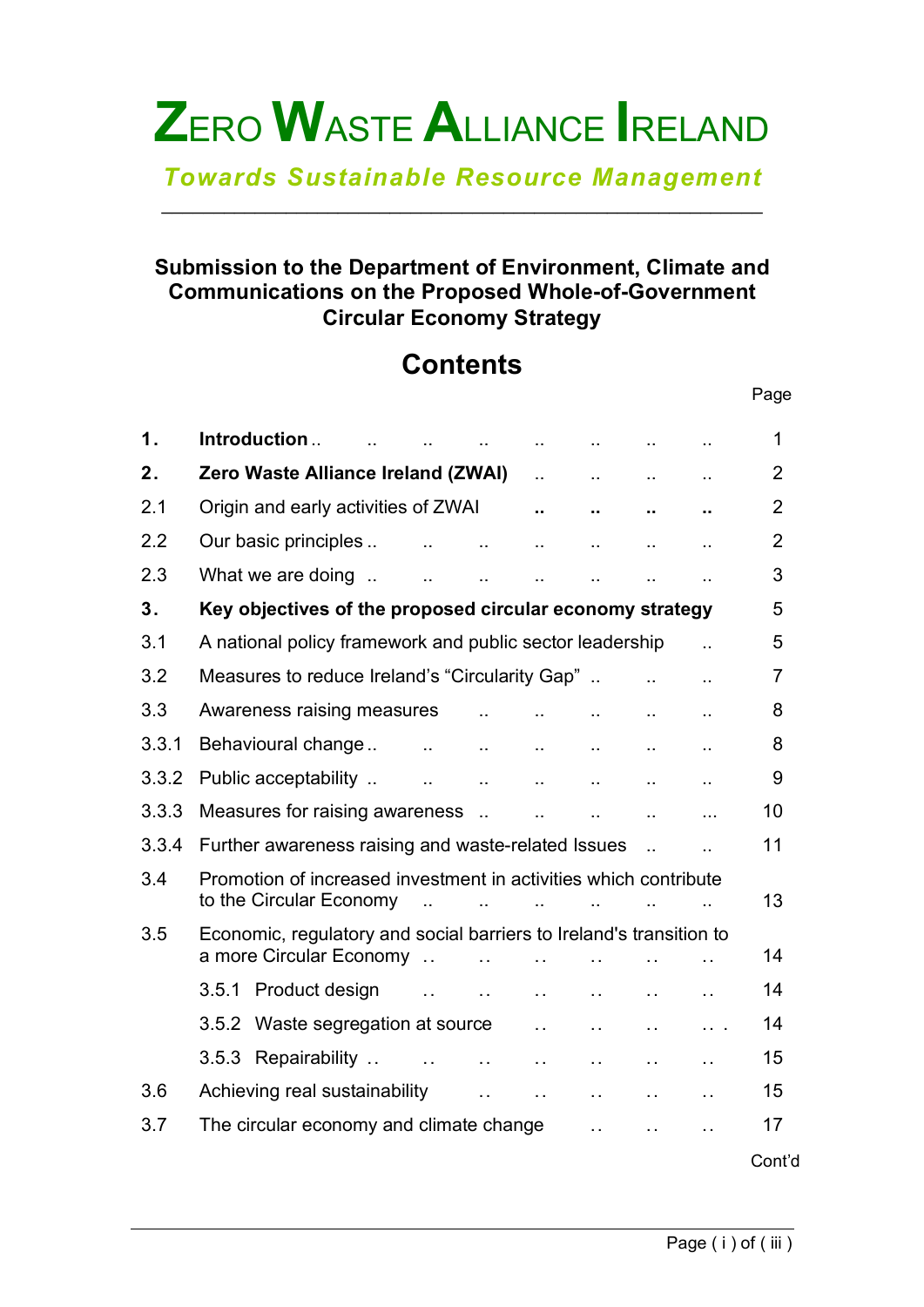#### **Contents,** Cont'd:

| 3.8 |                                                                                    | Integration with the EC Circular Economy Action Plan |                                                         |  |                      |                      | 19                   |                      |                        |    |
|-----|------------------------------------------------------------------------------------|------------------------------------------------------|---------------------------------------------------------|--|----------------------|----------------------|----------------------|----------------------|------------------------|----|
| 4.  | Origin and principles of the circular economy                                      |                                                      |                                                         |  |                      |                      | 19                   |                      |                        |    |
| 5.  |                                                                                    |                                                      | Implementing the circular economy in Ireland            |  |                      |                      |                      | $\ddot{\phantom{0}}$ | $\ddot{\phantom{0}}$   | 21 |
| 5.1 |                                                                                    |                                                      | The circular economy and the management of "waste"      |  |                      |                      |                      |                      |                        | 21 |
| 5.2 |                                                                                    | The overall level of ambition in the draft strategy  |                                                         |  |                      |                      |                      |                      | 24                     |    |
| 5.3 | Measuring our progress in the implementation of the circular<br>economy in Ireland |                                                      |                                                         |  |                      |                      |                      | 25                   |                        |    |
| 5.4 |                                                                                    |                                                      | Systemic and regulatory barriers                        |  |                      | $\ddot{\phantom{a}}$ |                      |                      |                        | 27 |
| 5.5 |                                                                                    |                                                      | Prioritising actions by government                      |  |                      |                      |                      |                      |                        | 28 |
| 5.6 | Priority sectors and actions for the achievement of the circular                   |                                                      |                                                         |  |                      |                      |                      |                      |                        |    |
|     | economy                                                                            |                                                      |                                                         |  |                      |                      |                      |                      |                        | 28 |
|     | 5.6.1                                                                              |                                                      | The agri-food sector                                    |  | $\ddot{\phantom{a}}$ |                      |                      | $\ddot{\phantom{a}}$ | ٠.                     | 29 |
|     |                                                                                    |                                                      | 5.6.2 The construction industry; and C&D "waste"        |  |                      |                      |                      |                      | .                      | 30 |
|     |                                                                                    |                                                      | 5.6.3 The fashion industry                              |  |                      |                      |                      | Ω.                   | $\ddot{\phantom{a}}$   | 31 |
|     | 5.6.4                                                                              |                                                      | Benefits of building a circular economy, and making the |  |                      |                      |                      |                      |                        |    |
|     |                                                                                    |                                                      | transition to a circular economy                        |  |                      |                      |                      |                      |                        | 31 |
|     |                                                                                    |                                                      | 5.6.4.1 Consume less                                    |  |                      |                      |                      | $\ddotsc$            |                        | 32 |
|     |                                                                                    |                                                      | 5.6.4.2 Consume better                                  |  | $\ddot{\phantom{a}}$ | $\ddot{\phantom{a}}$ |                      | $\ddot{\phantom{a}}$ | $\ddot{\phantom{1}}$ . | 32 |
|     |                                                                                    |                                                      | 5.6.4.3 Create systemic change                          |  |                      |                      | $\ddot{\phantom{a}}$ | н.                   | $\ddot{\phantom{a}}$   | 32 |
| 6.  |                                                                                    | <b>Conclusions</b>                                   |                                                         |  |                      |                      |                      | $\sim$               |                        | 33 |

## **Figures**

| Fig $3.7$   | <b>Global GHG emissions</b><br>18<br>$\ddotsc$<br>$\sim$                                    |  |
|-------------|---------------------------------------------------------------------------------------------|--|
| Fig 5.3.1   | Recycling of packaging waste (tonnes) in 2017.<br>26<br>$\ddot{\phantom{a}}$                |  |
| Fig $5.3.2$ | Number of enterprises involved in repairing computers<br>and personal goods<br>27<br>$\sim$ |  |

## **Appendix**

Notification of public consultation on the proposed publication of the Circular Economy Strategy

ZWAI-WGCES-05 Contents pages of submission, 11-Jun-21.docx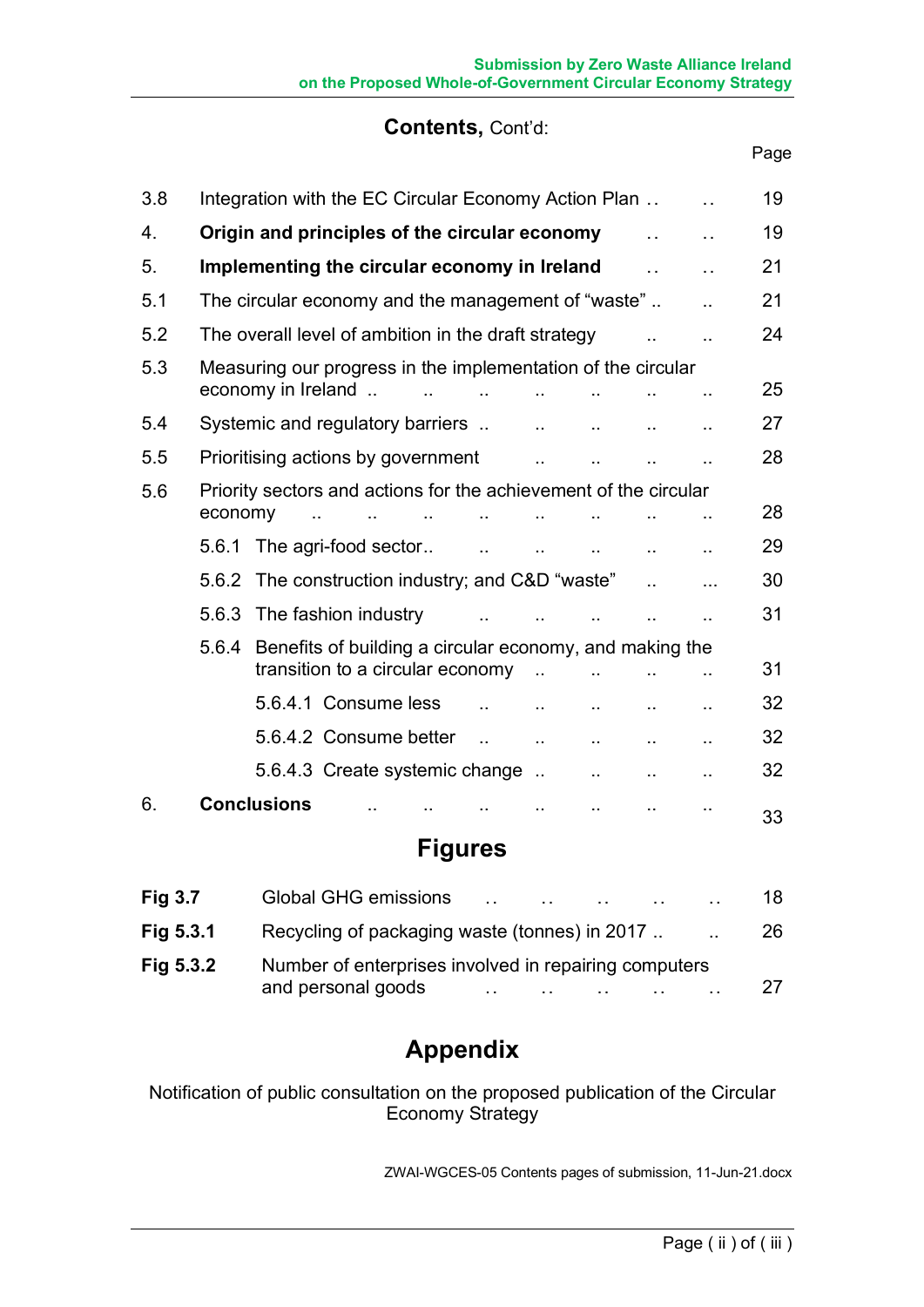*Towards Sustainable Resource Management*

\_\_\_\_\_\_\_\_\_\_\_\_\_\_\_\_\_\_\_\_\_\_\_\_\_\_\_\_\_\_\_\_\_\_\_\_\_\_\_\_\_\_\_\_\_\_\_\_\_\_\_\_\_\_\_\_\_\_

# **Submission to the Department of Environment, Climate and Communications on the Proposed Whole-of-Government Circular Economy Strategy**

### **1. INTRODUCTION**

On 16 April 2021, the Department of Environment, Climate and Communications issued an invitation to a public consultation on a proposed Whole-of-Government Circular Economy Strategy which the Department hopes will help this country to make the necessary transition from the current linear ('take-make-waste') model of production and consumption to a circular economy in which resources are kept in use for as long as possible. For a relatively small open economy such we have in Ireland, achieving the circular model of resource use is both a significant challenge and a necessity.

Our high proportion of imports and exports of materials and goods makes creating added value from what we use and discard more difficult, though modern technologies are making small-scale manufacturing, repairing, re-using and recycling more achievable and more economically viable. But while such technologies create opportunities, there are very significant cultural, systemic and political barriers to their adoption and utilisation at a scale which would make a major impact on the "business-as-usual" economy.

In order to overcome these barriers, a "kick-start" by Government is necessary, together with a sustained programme of support, awareness-raising and leading by example. Individuals, communities, small businesses and civic society generally cannot by themselves achieve the transition to a circular form of economy. Zero Waste Alliance Ireland pointed out this systemic problem in one of our early policy documents, and therefore we are particularly pleased that the Department has issued this public consultation.

The Department's pre-consultation strategy document asks respondents to consider the issues and questions raised; and, in response, we have outlined our ideas and visions, together with our concerns; and we have made a number of recommendations where appropriate.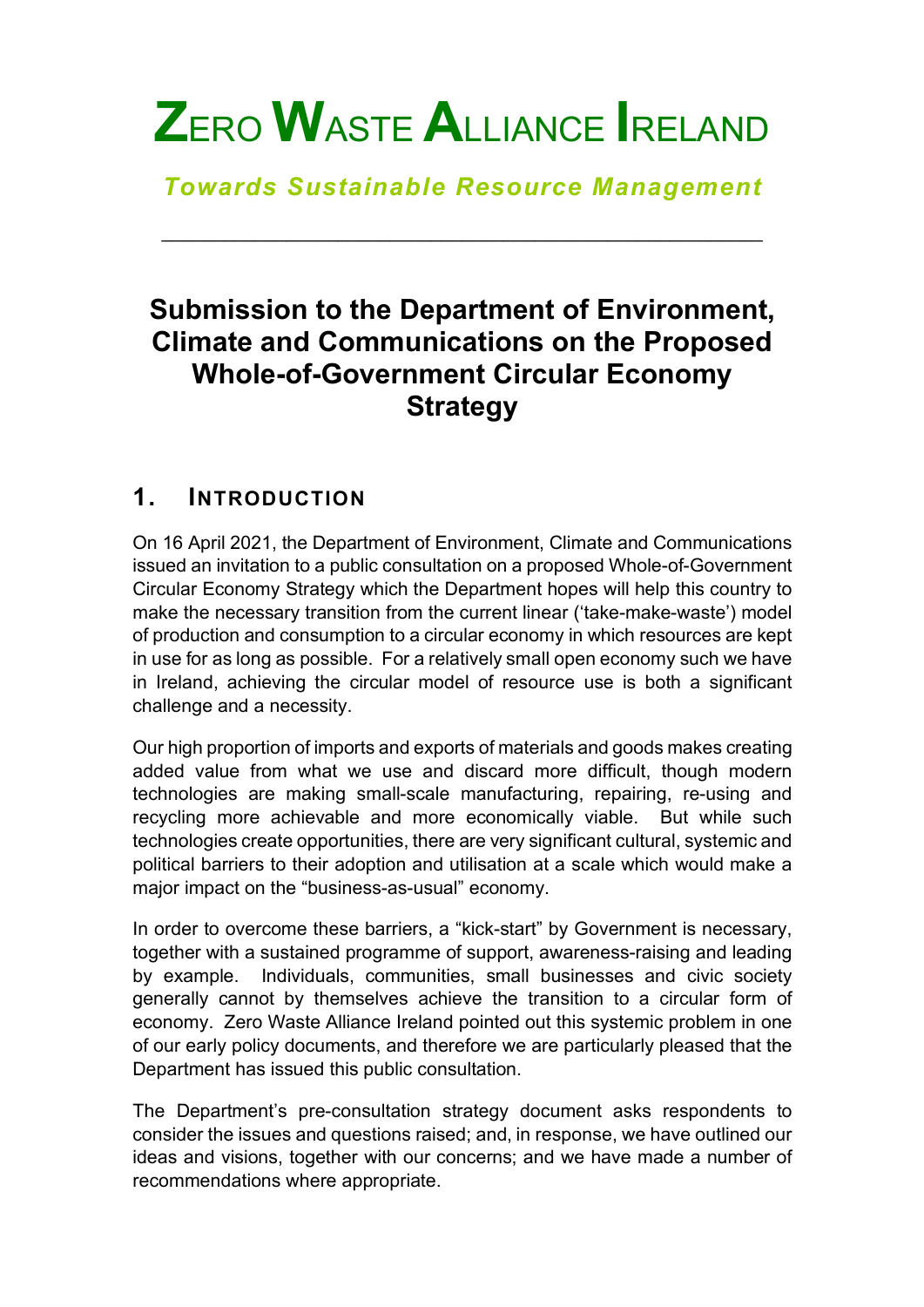## **2. ZERO WASTE ALLIANCE IRELAND (ZWAI)**

At this point we consider that it is appropriate to mention the background to our submission, especially the policy and strategy of ZWAI.

#### **2.1 Origin and Early Activities of ZWAI**

Zero Waste Alliance Ireland (ZWAI), established in May 1999, and registered as a company limited by guarantee in 2004, is a Non-Government Environmental Organisation (eNGO) and a registered charity. During the two decades ZWAI has prepared and submitted to the Irish Government and to State Agencies many policy documents on waste management, and continues to lobby Government on the issue of using resources more sustainably, and on the implementation of the Circular Economy.

Our principal objectives are:

- i) sharing information, ideas and contacts,
- ii) finding and recommending environmentally sustainable and practical solutions for domestic, municipal, industrial and agricultural waste management in Ireland;
- iii) lobbying Government and local authorities to implement environmentally sustainable waste management practices, including clean production, elimination of toxic substances from products, re-use, recycling, segregation of discarded materials at source, and other beneficial practices;
- iv) lobbying Government to follow the best international practice and EU recommendations by introducing fiscal and economic measures designed to penalise the manufacturers of products which cannot be re-used, recycled or composted at the end of their useful lives, and to financially support companies making products which can be re-used, recycled or are made from recycled materials;
- v) raising public awareness about the long-term damaging human and animal health and economic consequences of landfilling and of the destruction of potentially recyclable or re-usable materials by incineration; and,
- vi) maintaining contact and exchanging information with similar national networks in other countries, and with international zero waste organisations.

#### **2.2 Our Basic Principles**

Human communities must behave like natural ones, living comfortably within the natural flow of energy from the sun and plants, producing no wastes which cannot be recycled back into the earth's systems, and guided by new economic values which are in harmony with personal and ecological values.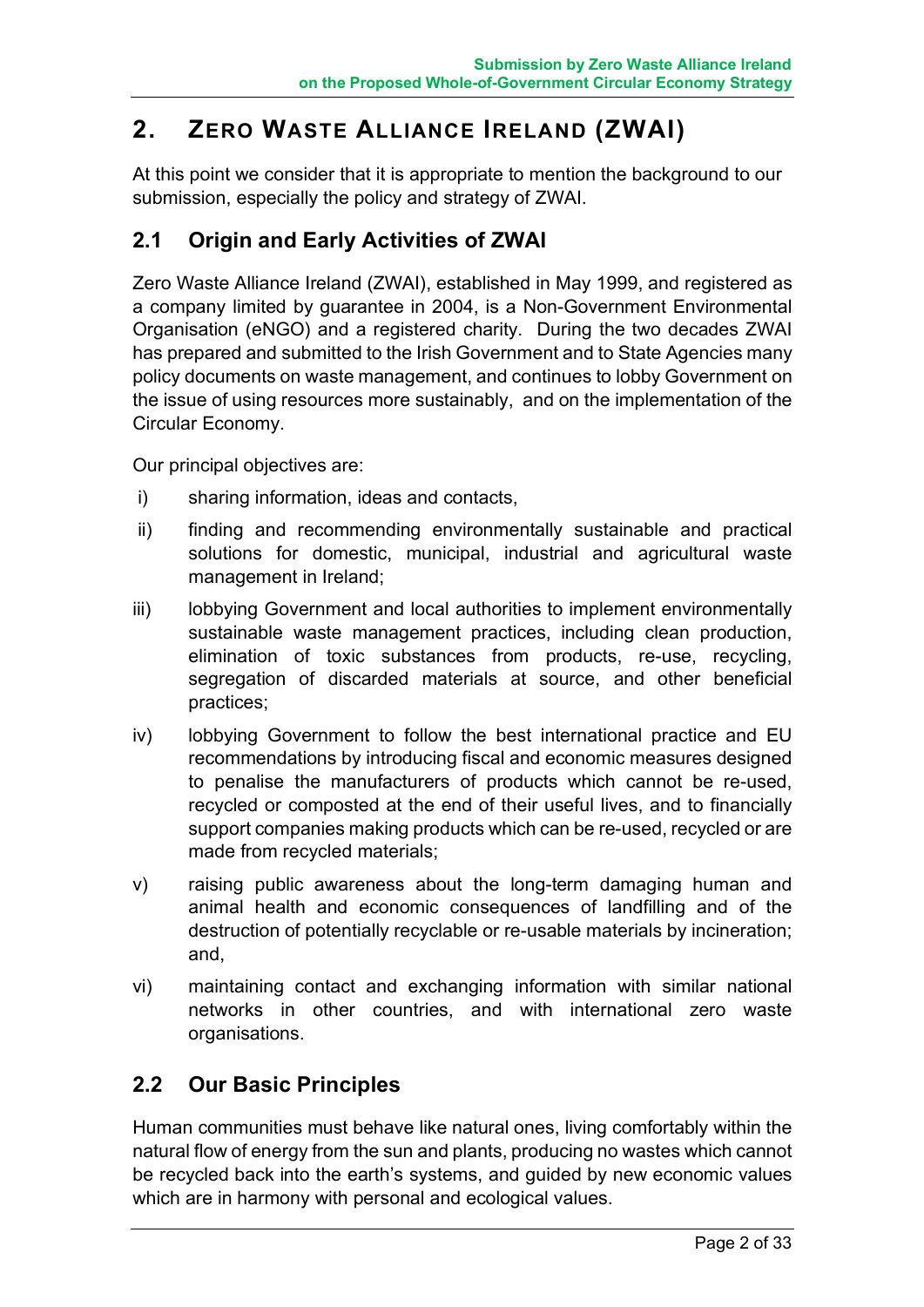In nature, the waste products of every living organism serve as raw materials to be transformed by other living creatures, or benefit the planet in other ways. Instead of organising systems that efficiently dispose of or recycle our waste, we need to design systems of production that have little or no waste to begin with.

There are no technical barriers to achieving a "zero waste society", only our habits, our greed as a society, and the current economic structures and policies which have led to the present environmental, social and economic difficulties.

"Zero Waste" is a realistic whole-system approach to addressing the problem of society's unsustainable resource flows – it encompasses waste elimination at source through product design and producer responsibility, together with waste reduction strategies further down the supply chain, such as cleaner production, product repairing, dismantling, recycling, re-use and composting.

ZWAI strongly believes that Ireland should have a policy of not sending to other countries our discarded materials for further treatment or recycling, particularly to developing countries where local populations are being exposed to dioxins and other very toxic POPs. Relying on other countries' infrastructure to achieve our "recycling" targets is not acceptable from a global ecological and societal perspective.

#### **2.3 What We are Doing**

Zero Waste Alliance Ireland has prepared many policy documents on waste management and related issues, we continue to lobby the Government on the issue of sustainable resource management, and to express our concern at the failure to address Ireland's waste and resource management problems at a fundamental level.

In recent decades, as many older landfills were closed or became better managed (primarily as a consequence of the implementation of European Directives, Irish legislation transposing these Directives, the development of a waste licensing regime by the Environmental Protection Agency, and the establishment of the Office of Environmental Enforcement in 2003), concern about the public health effects of landfills decreased considerably.

ZWAI therefore concentrated more on the objectives of ensuring that Ireland's government agencies, local authorities and other organisations will develop and implement environmentally sustainable resources and waste management policies, especially resource efficiency, waste reduction and elimination, the promotion of re-use, repair and recycling, and the development and implementation of the Circular Economy.

As an environmental NGO, and a not-for-profit company with charitable status since 2005, ZWAI also campaigns for the implementation of the UN Sustainable Development Goals, including (but not limited to) Goal 12, Responsible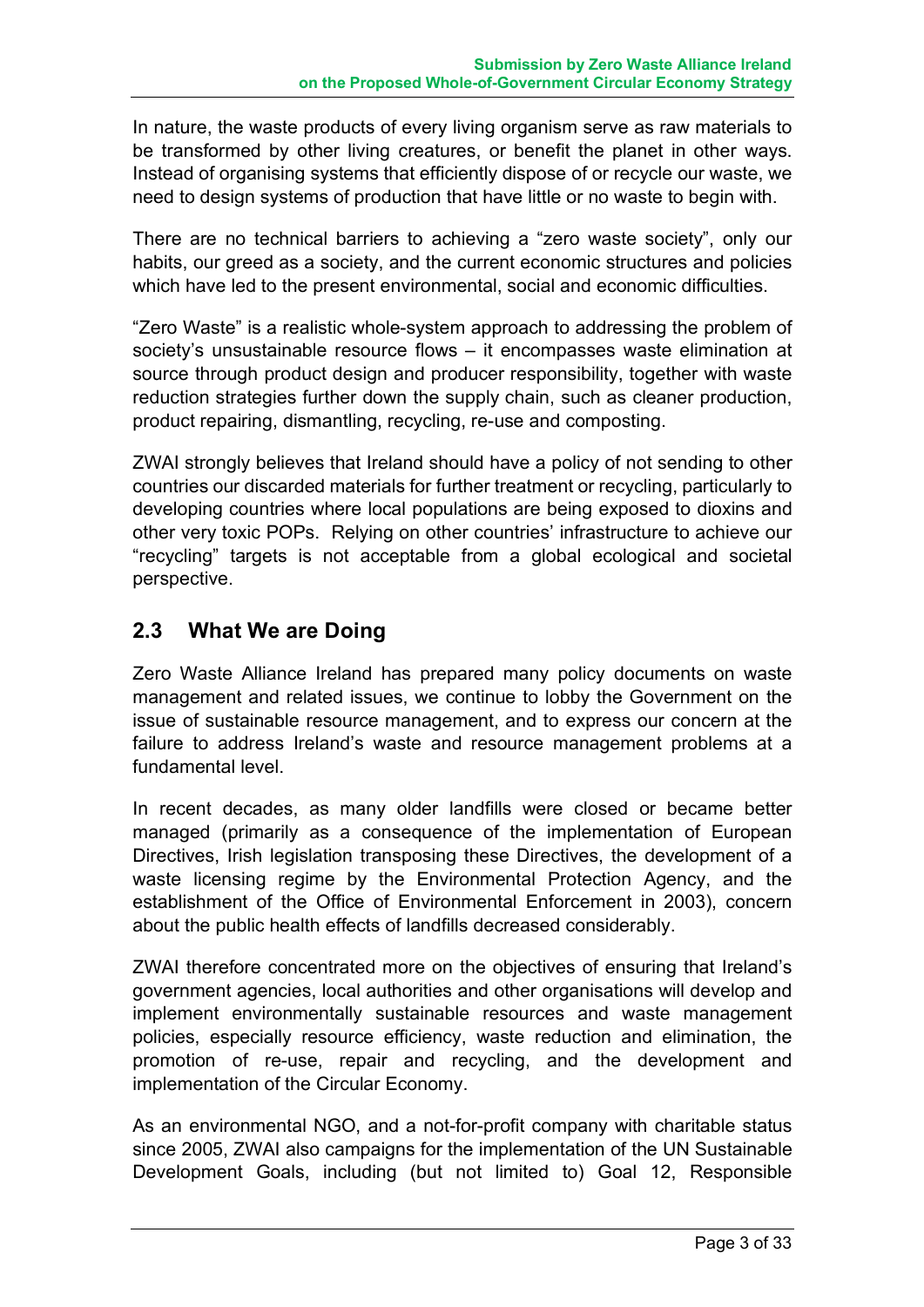Consumption and Production, and Goal 6, Clean Water and Sanitation (having particular regard to the need to avoid wasting water).

In addition to responding to many public consultations, members of ZWAI have given presentations on how the European Union has addressed the problem of plastic waste (March 2019), on single-use plastic packaging by the food industry (November 2019), and other relevant topics.

It will be clear that ZWAI is primarily concerned with the very serious issue of discarded substances, materials and goods, whether from domestic, commercial or industrial sources, how these become "waste", and how such "waste" may be prevented by re-design along ecological principles. These same ecological principles can be applied to the many ways in which we abstract and use water as a resource, and to the equivalent volumes of wastewater produced as a consequence of these uses.

**ZWAI** is represented on the Irish Government's **Waste Forum** and on the Government's Water Forum (**An Fóram Uisce**) by one of the ZWAI management board members (Ollan Herr), and ZWAI is a member of the **Irish Environmental Network** (IEN), and the **Environmental Pillar**. Another board member (Jack O'Sullivan) is a founder member of the **Climate Change Committee** of **An Taisce**, and is a member of the **Climate Research Co-ordination Group**, established under the Environmental Protection Agency's (EPA) 2014–2020 Research Strategy. Jack O'Sullivan also lectured on sustainable development at the former Dublin Institute of Technology (DIT, now Dublin Technical University) for many years.

In 2019 ZWAI became a full member of the **European Environment Bureau** (EEB); and we participate in the development of European Union policy on waste and the Circular Economy.

**ZWAI** continues to maintain working relationships with the Grass Roots Recycling Network in the United States, with the Global Anti-Incinerator Alliance (Global Alliance for Incinerator Alternatives -- GAIA), and other similar international environmental organisations.

Other ZWAI activities include an active web page (http://zerowasteireland.com/), a Twitter account (https://twitter.com/zerowaster), a much-visited Facebook page (https://www.facebook.com/ZeroWasteAllianceIreland/), and a Linked-In page (https://www.linkedin.com/company/zero-waste-alliance-ireland/) for the purpose of raising public awareness of the Zero Waste approach, providing Zero Waste news and activities, and reaching out to supporters and members of the public.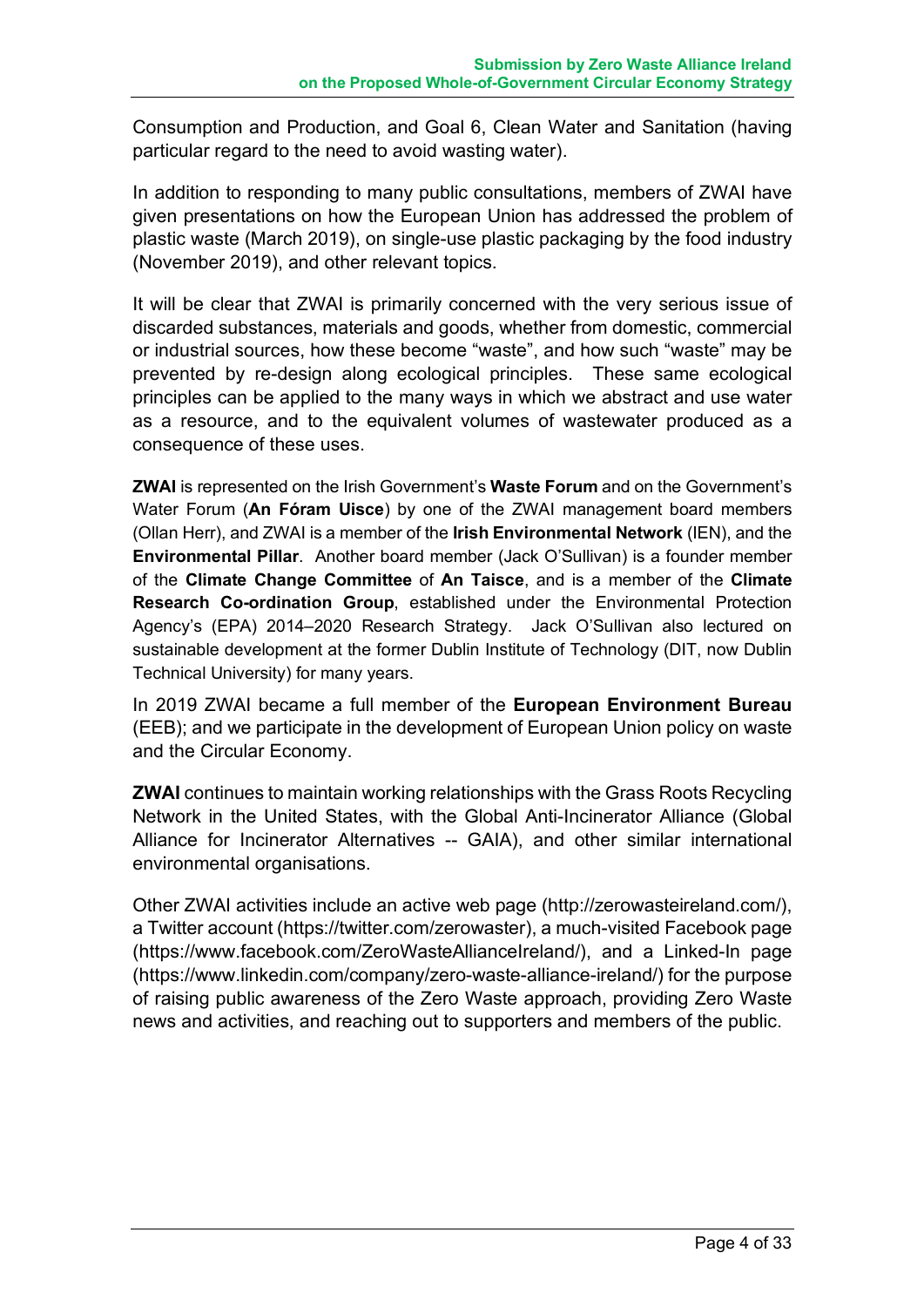### **3. KEY OBJECTIVES OF THE PROPOSED CIRCULAR ECONOMY STRATEGY**

The pre-consultation strategy document issued by the Department of the Environment, Climate and Communications suggests some five key objectives for the proposed circular economy strategy, and we will begin our submission by commenting on these objectives.

#### **3.1 A National Policy Framework and Public Sector Leadership**

The first objective is described as providing "*a national policy framework for Ireland's transition to a circular economy and to promote public sector leadership in adopting circular policies and practices."*

This is an essential objective, if only for the reason that existing policy conflicts or mis-matching objectives between Departments and Agencies are creating systemic barriers to the more widespread adoption of a coherent policy to formulate and implement the necessary supporting framework for a circular economy.

To give a few examples of such policy mis-matches or lack of coherence:

1. The Environmental Protection Agency, through its work of promoting recycling and supporting research projects in areas important for the Circular Economy is assisting the transition; while the same Agency, by issuing Industrial Emissions Licences to permit the very large-scale burning (as a fuel in cement kilns) of potentially recyclable materials such as paper, card, plastic and end-of-life vehicle tyres, is creating a barrier to the Circular Economy.

An Bord Pleanála, by granting planning permission for "waste to energy" facilities which burn large quantities of potentially recyclable materials such as paper, card and plastic, is also acting in conflict with the objective that such materials should be recycled.

The Department will be aware that incineration of discarded materials which are potentially recyclable is not conducive to the circular economy as it removes from further use certain materials that could otherwise be recycled and reused elsewhere in the economy. In 2020, the EU Regulation on the establishment of a framework to facilitate sustainable investment (Regulation 2020/852) called for the minimisation of waste incineration, and classed activities leading to a significant increase in incineration of waste as harmful to the circular economy. On the basis of this Regulation, the draft delegated act on climate change mitigation Taxonomy excluded Waste-to-Energy incineration from a list of economic activities considered 'contributing to the climate change mitigation' as it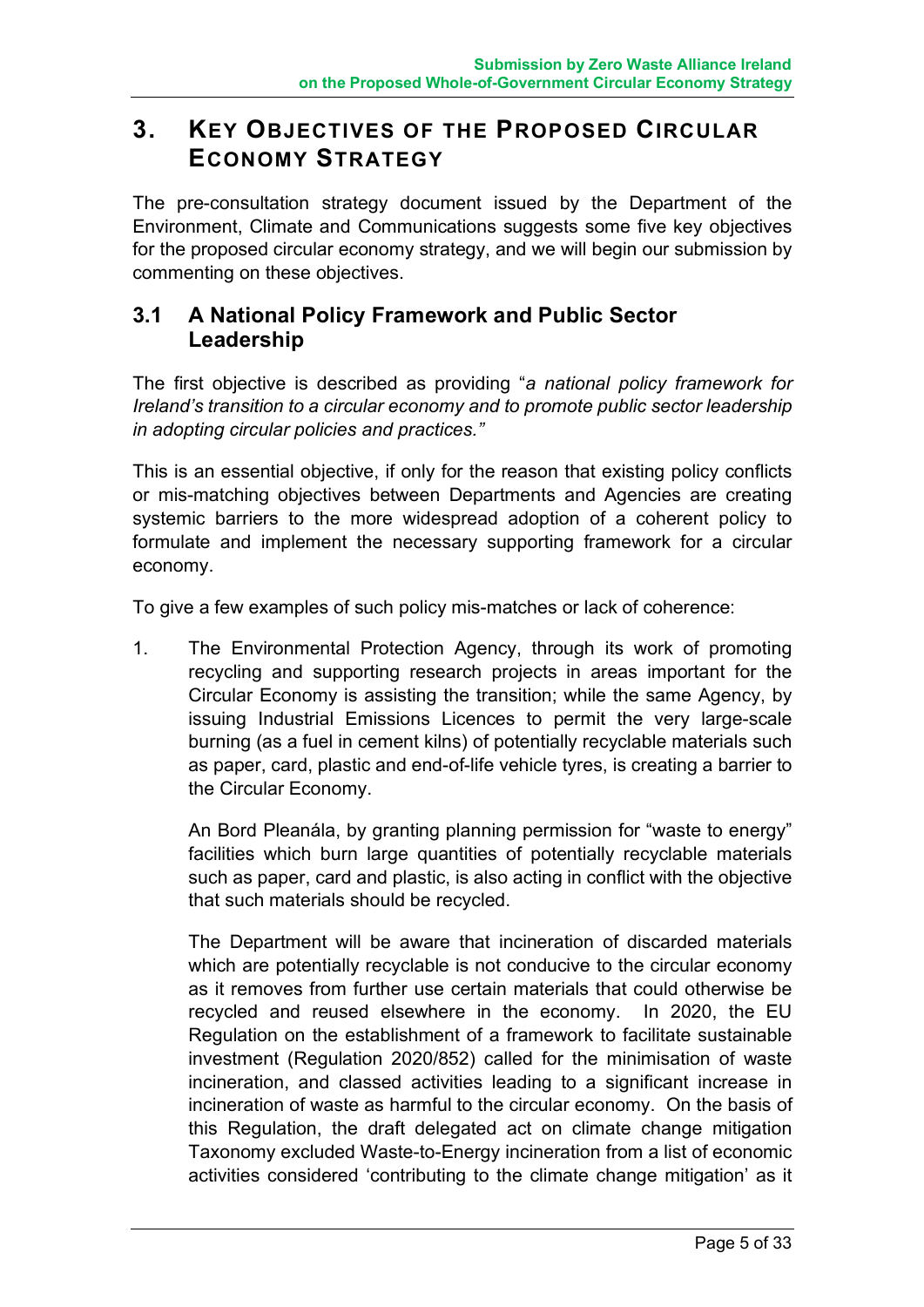harms the circular economy. Thus it is increasingly clear that the EU is moving away from advocating large-scale burning of potentially recyclable materials for recovery of some of their embodied energy, and is instead recommending that "waste-to-energy" plants should be phased out, and new facilities should not be constructed.

- 2. Our second example of policy mismatch should be especially well-known to the Department – the promotion of a particular type of intensive agriculture, based on beef and milk production, by the Department of Agriculture, Teagasc and other agencies, while the scientific evidence is that this type of animal farming is a major contributor to Ireland's elevated emissions of carbon dioxide, methane and ammonia; resulting in a direct conflict with climate mitigations policies and international obligations to reduce emissions.
- 3. Our second example is perhaps less well known the continued use of large areas of bog or peatlands for the extraction of peat for horticultural use (in some cases without either planning permission or the necessary consent from the Environmental Protection Agency), or the promotion of peatlands as suitable locations for wind farms, while the scientific evidence informs us that the re-wetting, restoration and re-vegetation of these peatlands would be a major contributor to the mitigation of climate change as a consequence of the ability of living *Sphagnum* to sequester and store carbon.

An Bord Pleanála has continued in recent years to grant consent for wind farms in such locations, while knowing that wind turbine maintenance requires access to these bogland sites, and such access can be achieved only by keeping the bogs drained, with the result that such large areas of peatland continue to function as carbon emitters instead of carbon sequestration and storage. Decisions to allow continuing extraction of peat or to allow bogs to remained drained are in direct conflict with the need to maximise the use of restored peatlands for mitigation of climate change. And from an economic perspective, failing to restore peatlands is resulting in the loss of potentially available EU funding for peatland rewetting.

In order to prevent or avoid these and other policy mis-matches or lack of coherence, it is our submission that a rapid policy analysis should be undertaken to list, identify and address these problems; and we would suggest that such an analysis should be a sub-objective of the first key objective listed above. In order to have a coherent national policy, these discords simply have to be addressed; otherwise any "national policy" would exist in name only, and would have no effect.

If they are not addressed, they will continue to send out misleading or confusing messages to members of the public, while making the task of awareness raising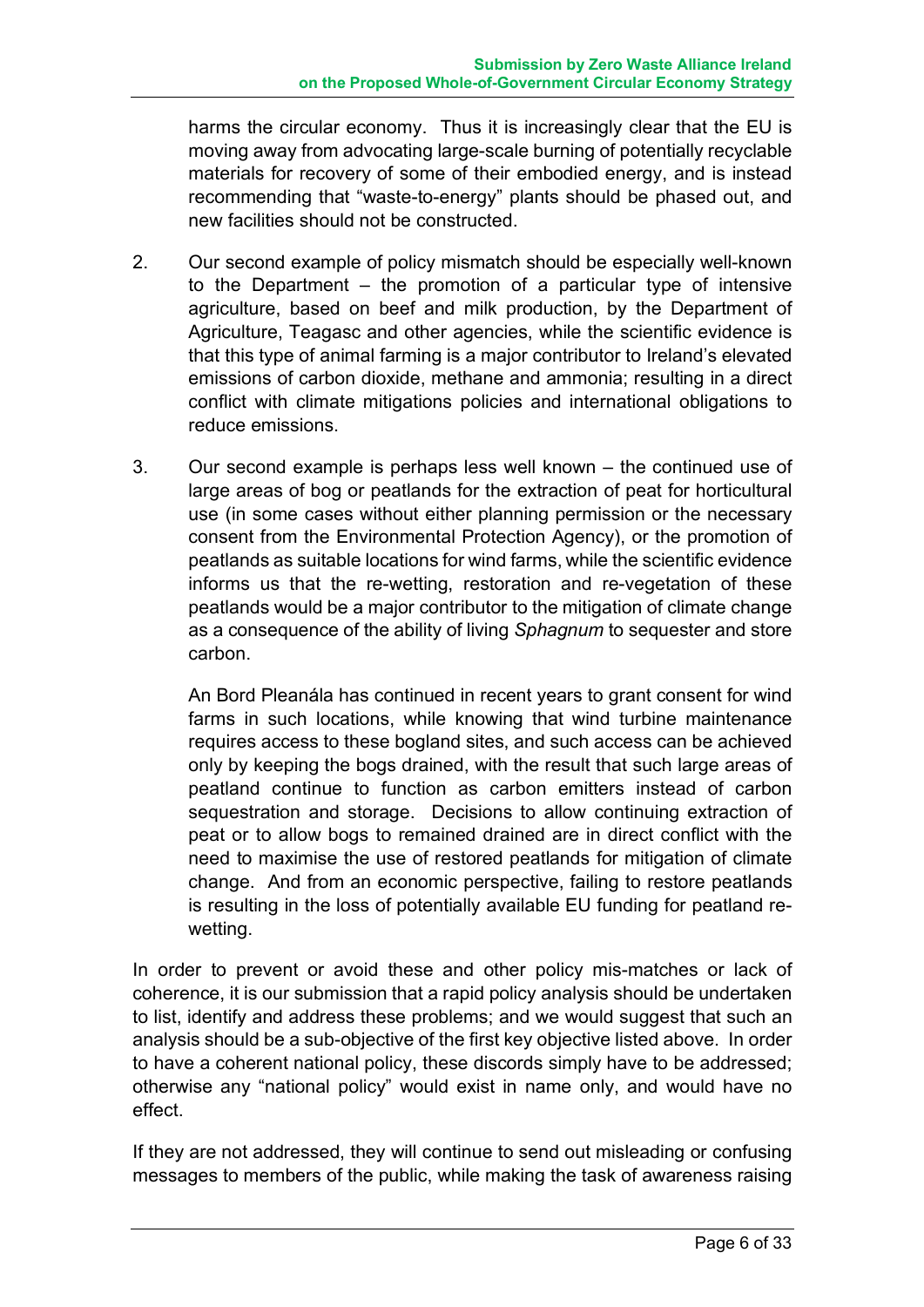more difficult. The first example is particularly relevant, as the recent public disquiet in Limerick has shown, in response to the granting of planning permission (by An Bord Pleanála) and the granting of an Industrial Emissions Licence (by the EPA) to a cement production plant in order to allow the operator to use as a fuel very large amounts (90,000 tonnes per annum) of materials which members of the public believe can be recycled, and should be recycled.

The second part of the first key objective, "*to promote public sector leadership in adopting circular policies and practices"*, would be assisted be the achievement of the first part of the objective – if Departments and Agencies were to work more coherently, with few or no conflicts, this would result in better leadership, and with the added benefit that members of the public would be likely to have increased confidence in the ability of Government to work together as a whole, especially in addressing climate change issues.

#### **3.2 Measures to Reduce Ireland's "Circularity Gap"**

The second objective is described as supporting and implementing measures which will have the effect of "*significantly reducing Ireland's circularity gap, in both absolute terms and in comparison with other EU Member States, so that Ireland's rate is above the EU average by 2030".*

Enacted globally, a circular economy can close the "Emissions Gap". By combining the twin agendas of the circular economy and climate mitigation (see section 3.7 below), Ireland can more easily become a leader on the path to a well below 2-degree world by 2032. In developing and adopting a roadmap with detailed and comprehensive "whole-of-Government" circular economy strategies, we can lead the way for the systemic transformations needed to course-correct the global economy — going far beyond the limitations of current policy and national climate pledges. The current pledges bring us over 15% of the way; the circular economy can deliver the other 85%. If the coming decade is the decisive one for humanity's future on earth, then 2021 is the year to ramp up our efforts in Ireland to bring our goals into realistic reach and to prevent the worst effects of climate breakdown.

The current global economy is only 8.6% circular, leaving a massive Circularity Gap. But if we can close the Gap by a further 8.4% — or roughly double the current global figure of 8.6% — the target becomes achievable.

However, the major problem is that circularity in our world is trending downwards, not upwards. Whilst the Circularity Gap Report 2020 revealed that the global economy was only 8.6% circular, just two years earlier it was 9.1%. So, although we only need to almost double circularity to close the Emissions Gap by 2032, the globe remains shackled by outdated 'take-make-waste' practices. Humanity has now also breached two major milestones: the world is consuming 100 billion tonnes (Gt) of materials and it has become at least 1**<sup>o</sup>**C warmer. All indicators point to the reality that the world remains engulfed by the linear economy and its unsustainable practices, processes and behaviours. However, when the covid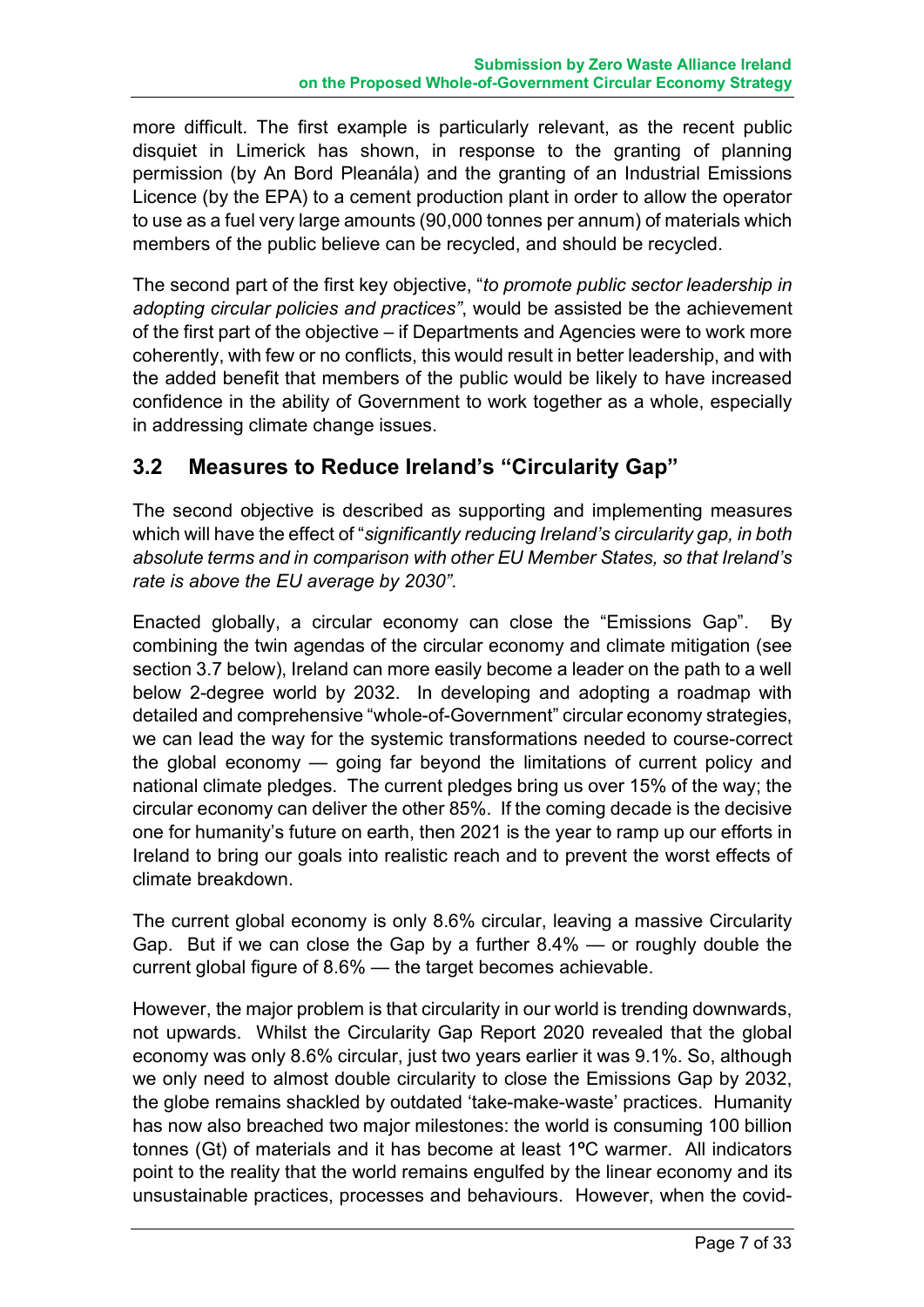19 pandemic swept the world in 2020, we saw in Ireland nearly empty skies and roads, as our entire population was placed under national lockdown. Temporary as the resulting drop in annual global emissions may be, it has shown us what is possible: from governments to citizens, we are now armed with the knowledge that transformational change is doable.

Reducing Ireland's "Circularity Gap" can be achieved by implementing a circular economy which can satisfy societal needs and wants by doing more with less. We need materials to fuel our lifestyles; this produces emissions. However, the circular economy will help to ensure that aim with less material input and fewer emissions, so that we can still deliver the same, or better, output. Through smart strategies and reduced material consumption, we find that the circular economy has the power to shrink global GHG emissions by 39% and cut virgin resource use by 28%. Within this, the societal need of housing delivers half of the impact, while mobility and nutrition account for much of the rest. To get to our end goal of a socially just and ecologically safe space, we need intelligent resource management to reduce and halt over-consumption and to cut GHG emissions.

#### **3.3 Awareness Raising Measures**

The third objective is described as "*raising awareness amongst households, business and individuals about the circular economy and how it can improve their lives".*

Raising awareness is a crucial and complex step towards achieving a circular economy as it does not only involve providing information and the associated outlets, it also requires the delivery of behavioural change.

#### **3.3.1 Behavioural change**

<u>.</u>

As our society is built upon a linear model that maximises consumer convenience, a huge behavioural and cultural change will be required to integrate circular practices that may not be as convenient as their linear counterparts. A nationwide shift in the way we as a society perceive discarded items will be an essential step. It should be viewed as a resource rather than a waste that requires disposal.

This behavioural shift could be one of the biggest challenges in transitioning to a circular economy but will be the most critical step. A study in 2018 conducted public interviews in Southern Poland, with the intention of gaining an understanding of the public awareness of the CE.**<sup>1</sup>** The study revealed many interesting statistics, the most universal ones being that younger generations were more familiar with the concept of CE than older generations and a positive

**<sup>1</sup>** Smol, M., Avdiushchenko, A., Kulczycka, J. and Nowaczek, A., 2018. Public awareness of circular economy in southern Poland: Case of the Malopolska region. Journal of Cleaner Production, 197, pp.1035-1045.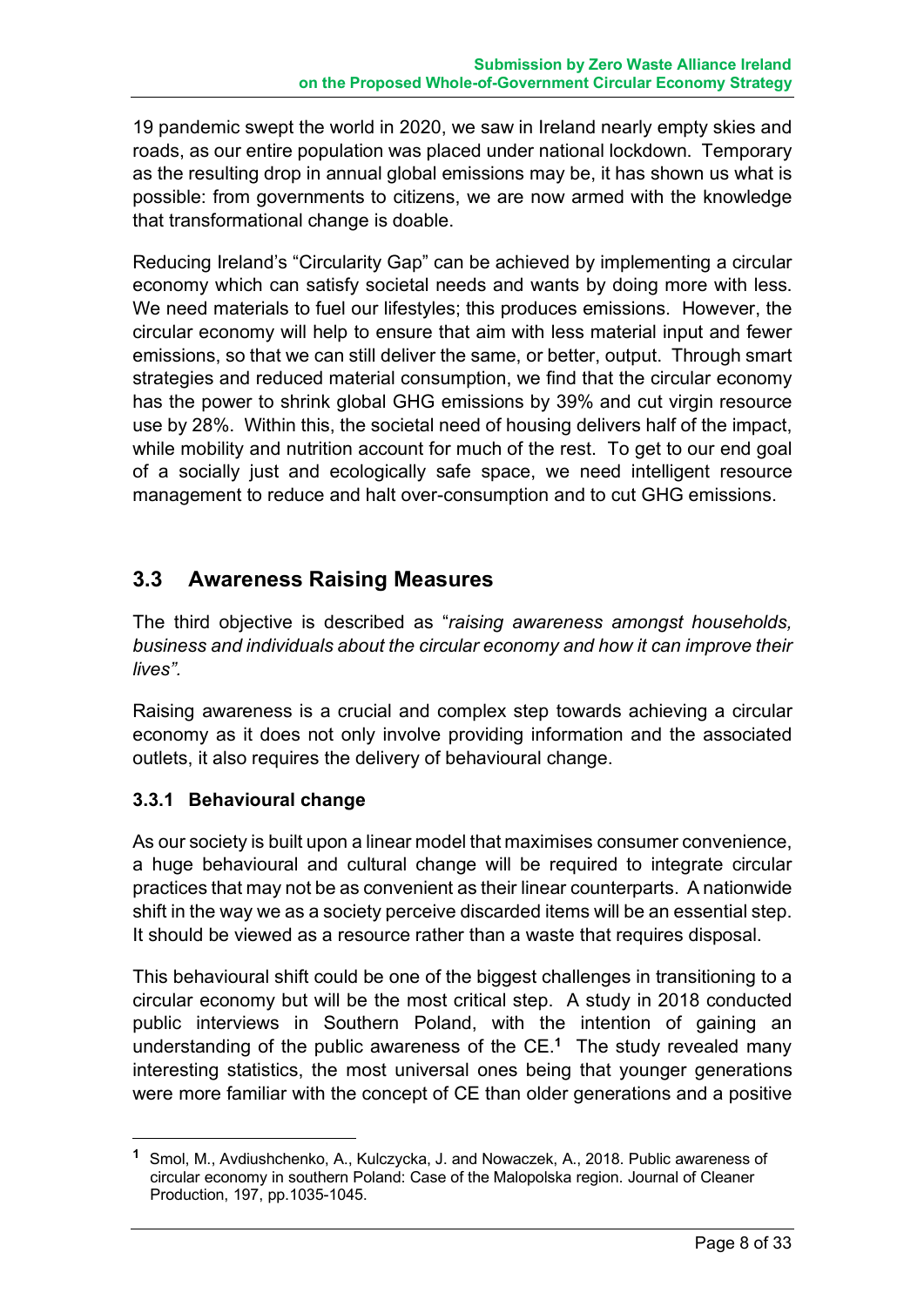correlation was found between educational level and knowledge on the CE. Therefore, it is highly recommended that similar research is conducted in an Irish context, to gain a better understanding of which areas within the CE are the most misunderstood and the associated barriers.

Another study on consumer behaviour analysing attitudes towards food waste in Ireland, is worth considering.**<sup>2</sup>** This analysis was based on survey data form 2115 Irish participants. Global warming potential of the food waste generated weekly was then assessed. A total of 2,115 participants from all over the Republic of Ireland contributed to the survey. Using factor and cluster analysis, two clusters of consumers were formed based on their attitudes towards food waste, and it was found that 62.56% of the sample were 'uncaring' consumers and 37.44% were 'caring' consumers. The uncaring consumers consisted of more young males and were relatively unphased by food waste and who take minimal precautions to reduce food waste at all stages of consumption. In contrast, caring consumers consisted of older and female consumers and were deeply disturbed by food waste, taking all precautions to reduce food waste at every stage of consumption.

Regarding food waste quantities, uncaring consumers produced on average, 0.74 kg of food waste weekly, accounting for 2.74 kg of CO2 equivalent in global warming potential, whereas caring consumers produced only half this amount. In order to reach the uncaring demographic a number of awareness measures need to be adapted. Such as effective innovative hair-raising campaigns through various marketing communications techniques such as social media using influencers, traditional media and events to encourage more sustainable measures.

#### **3.3.2 Public Acceptability**

<u>.</u>

As well as inducing behavioural change it is important to consider public perception when introducing new regulations or policies. Individuals may perceive the same information differently based on their worldview and beliefs. A 2016 Study identified the public acceptability concerns for policies on EU resource efficiency. They identified that in order to improve public acceptability, the public need to feel that the policy is fair, effective, trustworthy and the monetary and non-monetary costs are reasonable. The study recommends full transparency, particularly when developing levies and taxes, improves public trust. Intelligent policy design that carefully considers population subgroups and the methods of applying the policy such as ''carrot vs stick'' are suggested to improve the perceived fairness and cost concerns associated with new policy development. Finally, to address the effectiveness concern, the study

**<sup>2</sup>** Flanagan, A., Priyadarshini, A.. 2021. A study of consumer behaviour towards food-waste in Ireland: Attitudes, quantities and global warming potentials. Journal of environmental management 15th April 2021.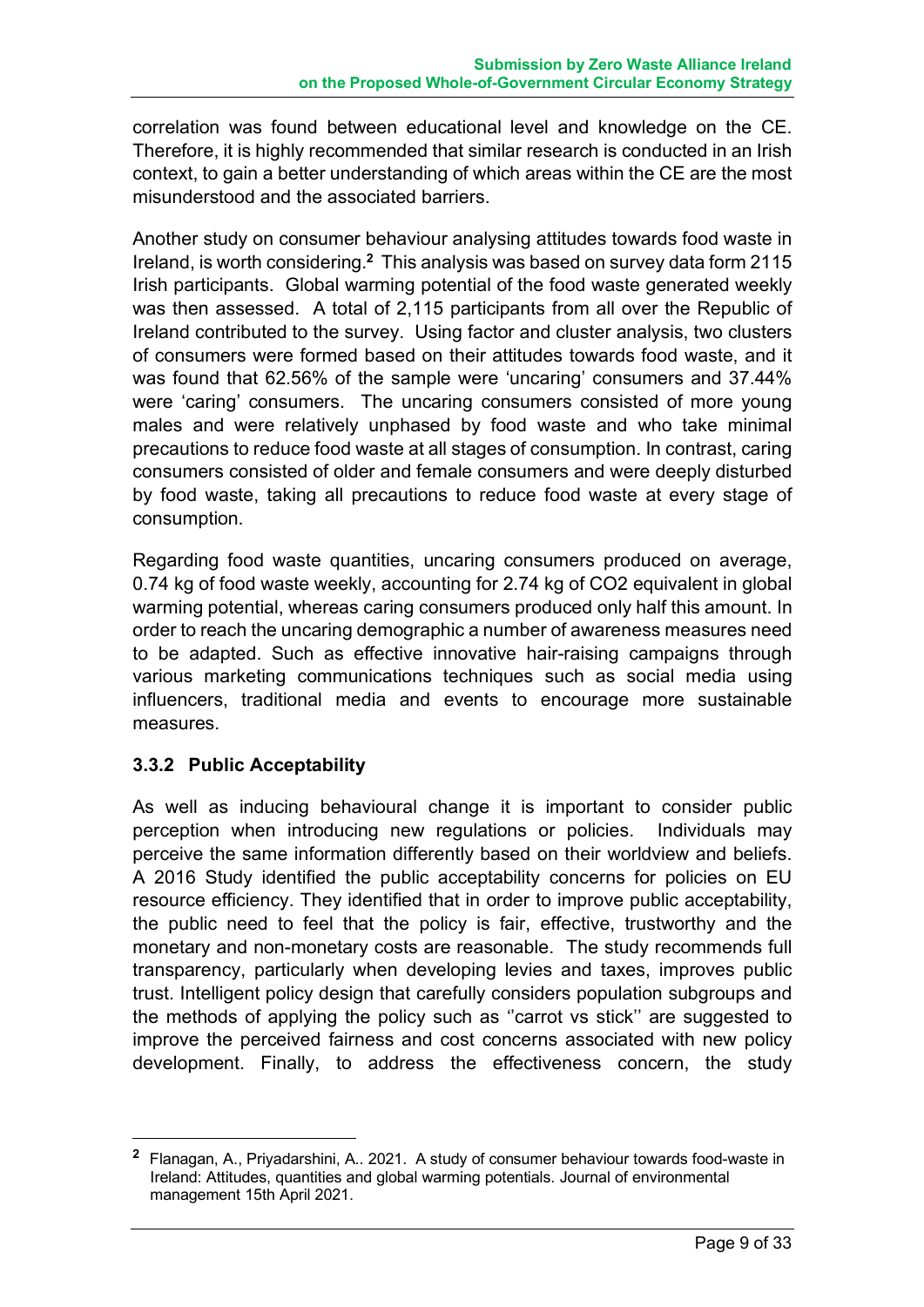recommends involving and engaging with key actors such as industry to support and encourage their transition to more circular practices.**<sup>3</sup>**

It is also worth mentioning that exogenous events such as natural disasters that coincide with new policy development can influence public opinion and acceptability. We cannot ignore the effects the Covid-19 pandemic has had on reusable solutions. For example, cafes and restaurants that originally supported reusable containers, have switched back to disposable single use containers. The pandemic has not only significantly increased the use of single use products, it has also created hygiene concerns around reusable items. We are worried less people may want to use reusable options post pandemic to pre pandemic due to the misconception that they are not hygienic. This issue must be addressed as reusable items are at the core of the circular economy. At the same time the Covid-19 pandemic provides a unique opportunity, as our idea of 'normal' has already been disrupted, providing the perfect timing to initiate change.

#### **3.3.3 Measures for Raising Awareness**

1

Strong media campaigns are needed around sustainable living and the circular economy. Our other suggestion is that effective and innovative "hair-raising campaigns" should be promoted through various marketing communications techniques such as social media using influencers, traditional media, events to encourage more sustainable measures.

Business education in the sector needs to be encouraged and green certification required by business. Within the business sector there is an opportunity to implement corporate social responsibility (CSR) initiatives to encourage further circular economy activity in workforces which will seep into employees' homes. Digital applications in the workplace and at home can support this activity.

Communities can drive circularity in the economy through local attractive funding initiatives, but these communities also need help and encouragement. Funding should be delivered at local level, and should avoid the extensive paper based red tape systems currently in place. Innovation and new thinking needs encouragement through the development of close working relationships between public and private enterprise.

The strategic development and roll-out of easy to use digital applications to support the public, communities and Industry can create excellent awareness. Consultation needs to take place with private Industry on how best to deliver these solutions in a cost effective and easy-to-use way.

In order to develop and roll out a successful awareness strategy it is necessary to research the consumer behaviour patterns of the population in relation to sustainability and the circular economy. Two of the most effective strategies in

**<sup>3</sup>** Bicket, M. and Vanner, R., 2016. Designing Policy Mixes for Resource Efficiency: The Role of Public Acceptability. Sustainability, 8(4), p.366.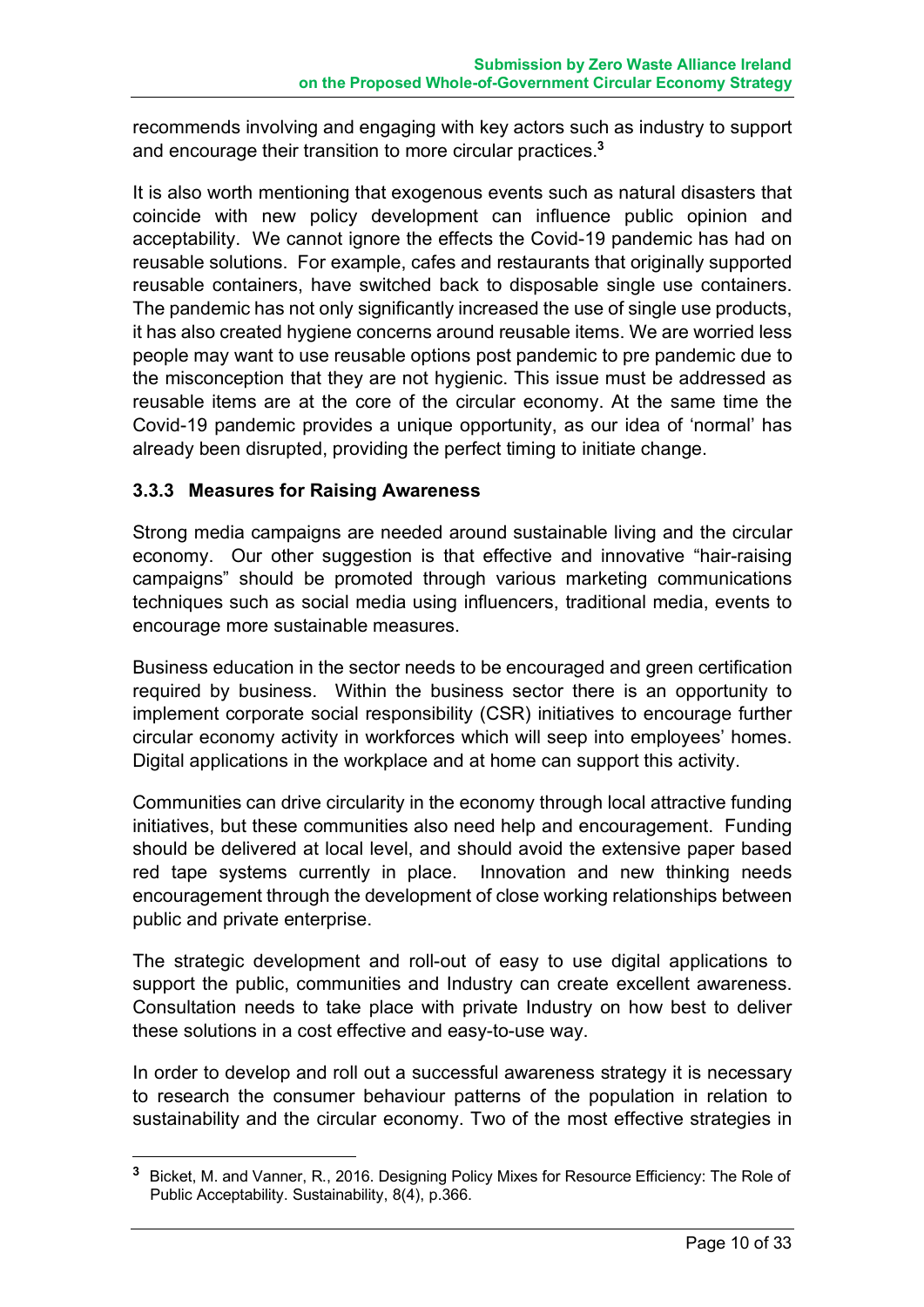terms of policy implementation in recent years are the plastic bag levy and nonsmoking legislation for pubs and restaurants. In this case levies and strict penalties were imposed.

#### **3.3.4 Further Awareness Raising and Waste-related Issues**

Ireland has a serious waste management issue contributing significantly to our excessive carbon footprint. Household waste, food waste and packaging waste rates are all too high. Awareness campaigns are going to need a carrot and stick approach and some serious consequences unless guidelines are followed. Household waste in Ireland continues to be closely linked with spending (EPA Waste Statistics 2020). The current waste collection process enables consumers to dispose of household material without understanding how changes in behaviour could lead to reduced costs, healthier lifestyles and overall wellbeing.

ZWAI is therefore proposing the following strategies and tactics:

- 1. Carrot and Stick approaches to reducing consumption, and improved waste management. Consumers need to be able to experience benefits from sustainable lifestyles. Real financial incentives are essential. Currently the waste system does not encourage a huge move towards circularity. An alternative household waste management process needs to be implemented where consumers understand how the products, they use effect the environment. Ireland needs to copy waste management segregation from parts of Europe and trial these systems. They must be considerably less expensive than the current systems, providing consumers choice, even providing grants to householders to change current habits of just using private bin collectors. A lucrative waste management alternative needs to be investigated and developed to facilitate successful segregation evident in parts of Europe.
- 2. Raising awareness for the circular economy needs to be attainable for the public and Industry. Changing the household car or heating system in the house can be considered large investments; however everyone can have an impact on waste management with small effort and often improve financial and health impacts. A core element of the circular economy is waste prevention. Essential to this is a strong waste management policy and strategy. This needs to be localised. Waste is the responsibility of the consumer, the community, government, and industry. To achieve waste targets and circular economy goals, levies are very necessary for noncompliance but circular economy initiatives need to be rewarded in an unbureaucratic fashion.
- 3. European cities have successfully implemented Zero Waste Tourism and zero waste food strategies. These achievements need to be copied by Ireland in relevant destinations, examples include, the island of Sardinia, Italy, Bruges, Belgium. Strategies in these regions are implemented at local level providing impactful benefits for the environment and local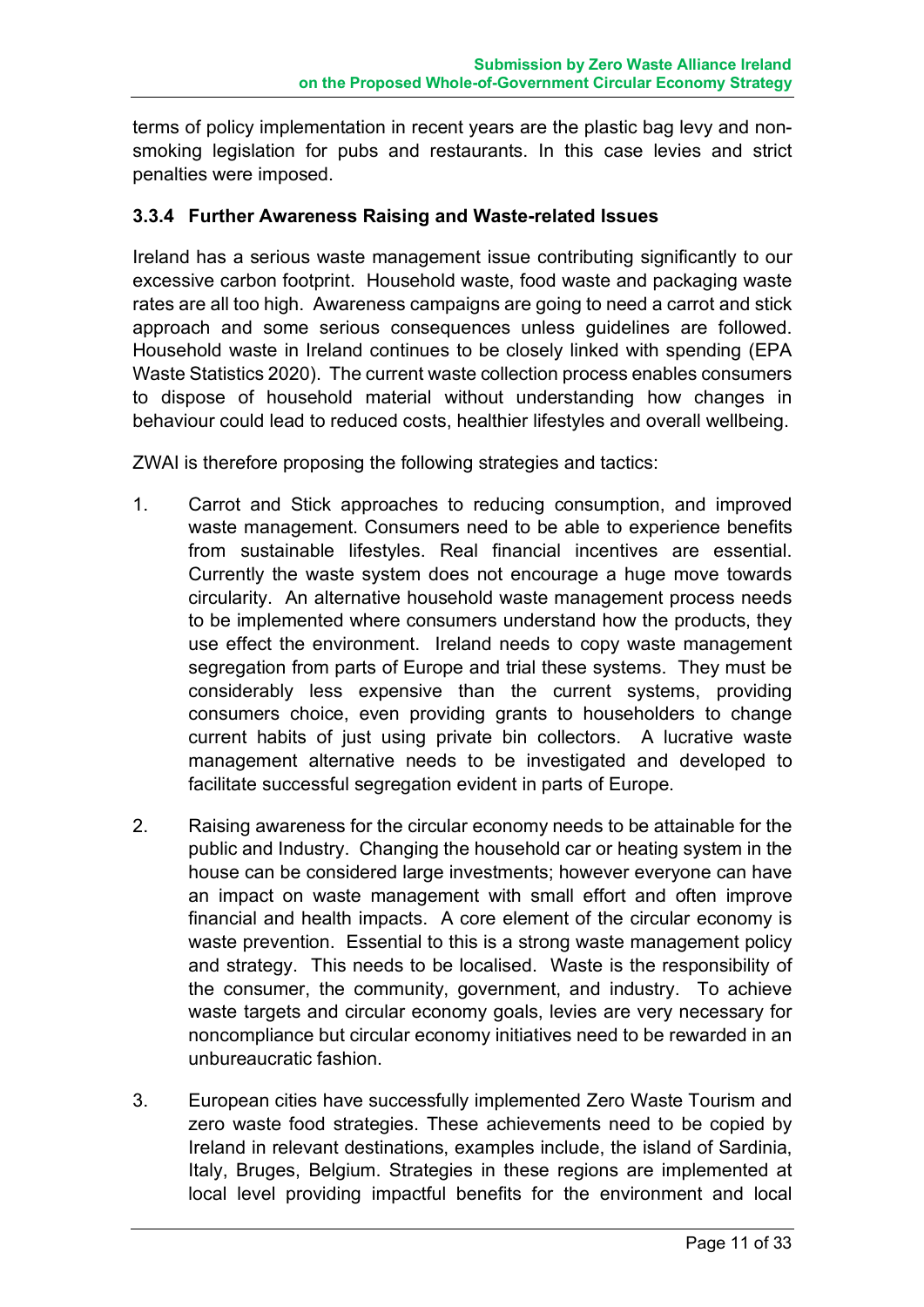communities. Pontevedra, Spain have successfully introduced Biowaste community systems where individual, community and local composting is implemented. There is little point in reinventing, calls for proposals need to be based around what works. Efficient organisations showing they can produce results need to be contracted to deliver goals. All bureaucracy reduced. Currently, applications for grants through many of the agencies are time consuming and inefficient. Companies engaged in sustainable practices need to be supported.

- 4. More than one third of all food is wasted. That is 1.3 billion tonnes every year according to The UN Food and Agriculture Organisation (FAO). If food waste were a country, it would be the 3rd largest emitter of greenhouse gases after the US and China causing 3.3 billion tonnes of CO2 emissions a year.
- 5. It's not just the food itself that goes to waste, it's all the resources that went into making it, from water to land and labour. Food waste is a massive problem affecting people, planet and profit: almost 870 million people in the world go hungry every day, food waste contributes 8% of the world Greenhouse Gas Emissions and the estimated global cost is €1.2 trillion of profit is lost every year. According to the Stop Food Waste website we generate at least 1 million tonnes of food waste each year here in Ireland (Bord Bia). A focus on food and household waste will engage all sectors of society, with many benefits.
- 6. Major mistakes have been made by the Department of the Environment over the last number of years with respect to waste, the main one being privatising waste collection in Ireland. Originally there were smaller providers and operators with a more localised approach to waste collection, processing, and disposal. The local authorities, therefore, had more control of these local operators which brought greater compliance controls, etc. Nowadays, they do not have this level of control, in fact, they are being dictated to by large national operators which quite obviously, by the nature of their size, have a lot more influence than they should which should not be the case (the tail should not wag the dog). The Irish government, EPA, and the Department of the Environment must be able to control and direct these national operators – at present such control is almost completely lacking, and unless it is restored, a circular economy will be unattainable.

In summary, the current waste collection systems are bureaucratic. Waste is a collective issue and as such the strategy, as in some European cities needs to be localised.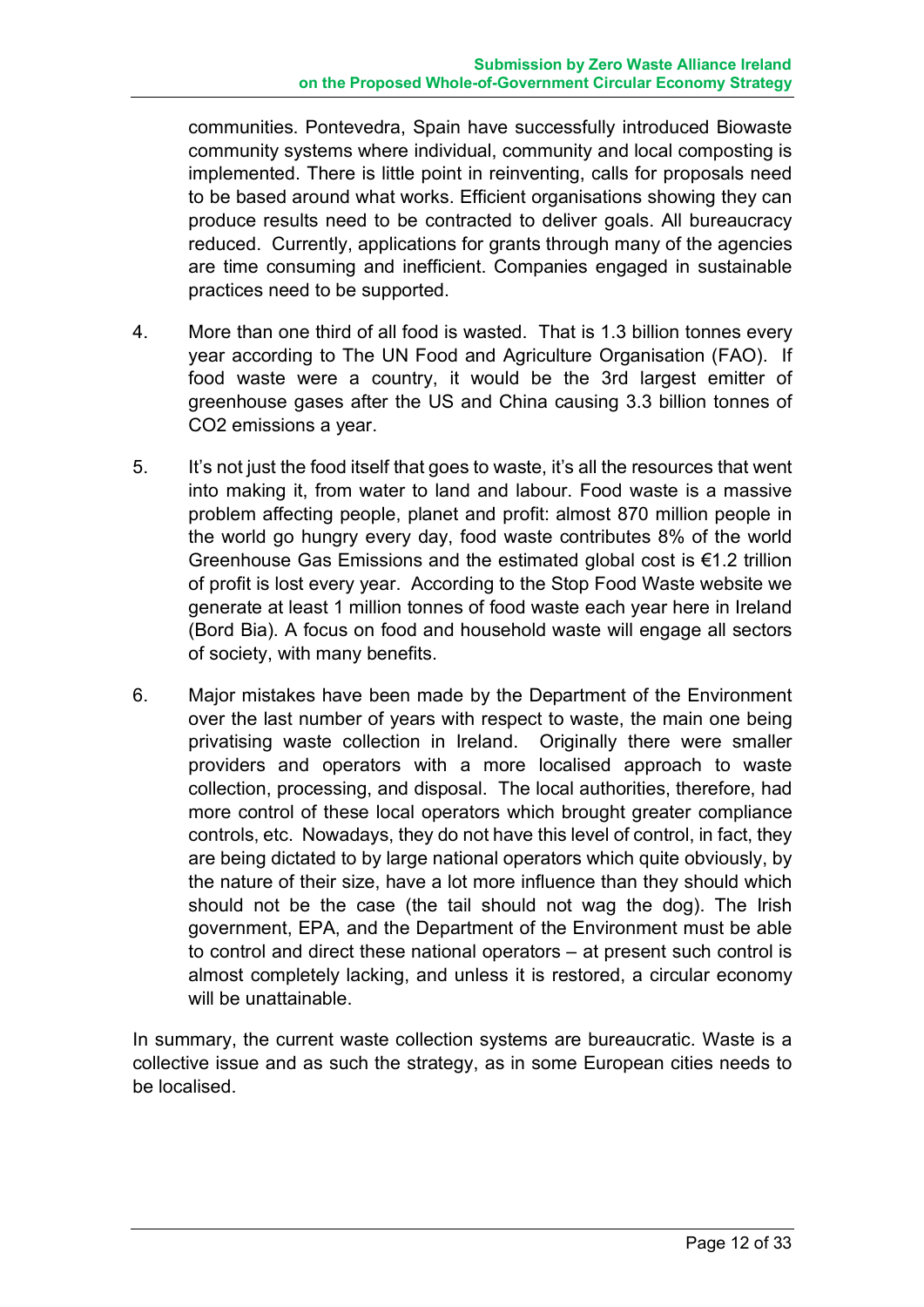#### **3.4 Promotion of Increased Investment in Activities which Contribute to the Circular Economy**

The fourth objective is described as supporting and promoting *"increased investment in the circular economy in Ireland, with a view to delivering sustainable, regionally balanced economic growth and employment."*

The problem as we perceive it is that there are currently gaps in Ireland's ability to recycle certain materials. In order to address these gaps, recycling industries may have be set up and run by the State in order to assure the maximum capability for recycling as many waste materials as possible. Alternatively, the Government could provide appropriate financial incentives to industry; but it is essential that control must be maintained over the activities of the "waste industry".

Norway has built one of the most efficient recycling plants in the world and we should seek to emulate this; given the small population of Ireland it may not be viable for private companies to set up such a plant so the state should step in and build and run one. They are also building a plant to recycle lithium ion batteries which will be essential in supporting electric or hybrid vehicles in the future.

ZWAI agrees with this objective; however the circular economy encompasses many different sectors, therefore, the circular economy strategy should clarify and describe in more detail the sectors in which increased investment is most desirable and productive. As a beginning, we suggest small investments should be made to local communities and to address the market failure in the repair sector.

As mentioned in section 3.5, the repair sector represents a huge market failure as it Is more expensive to repair an item them to replace it. The Community Resource Network estimated that only 727 people are employed full time in the repair sector in Ireland and that only 2% of goods are repaired. The repair sector is in dire need of investments to flip the current, so that repairing will always be cheaper than replacing.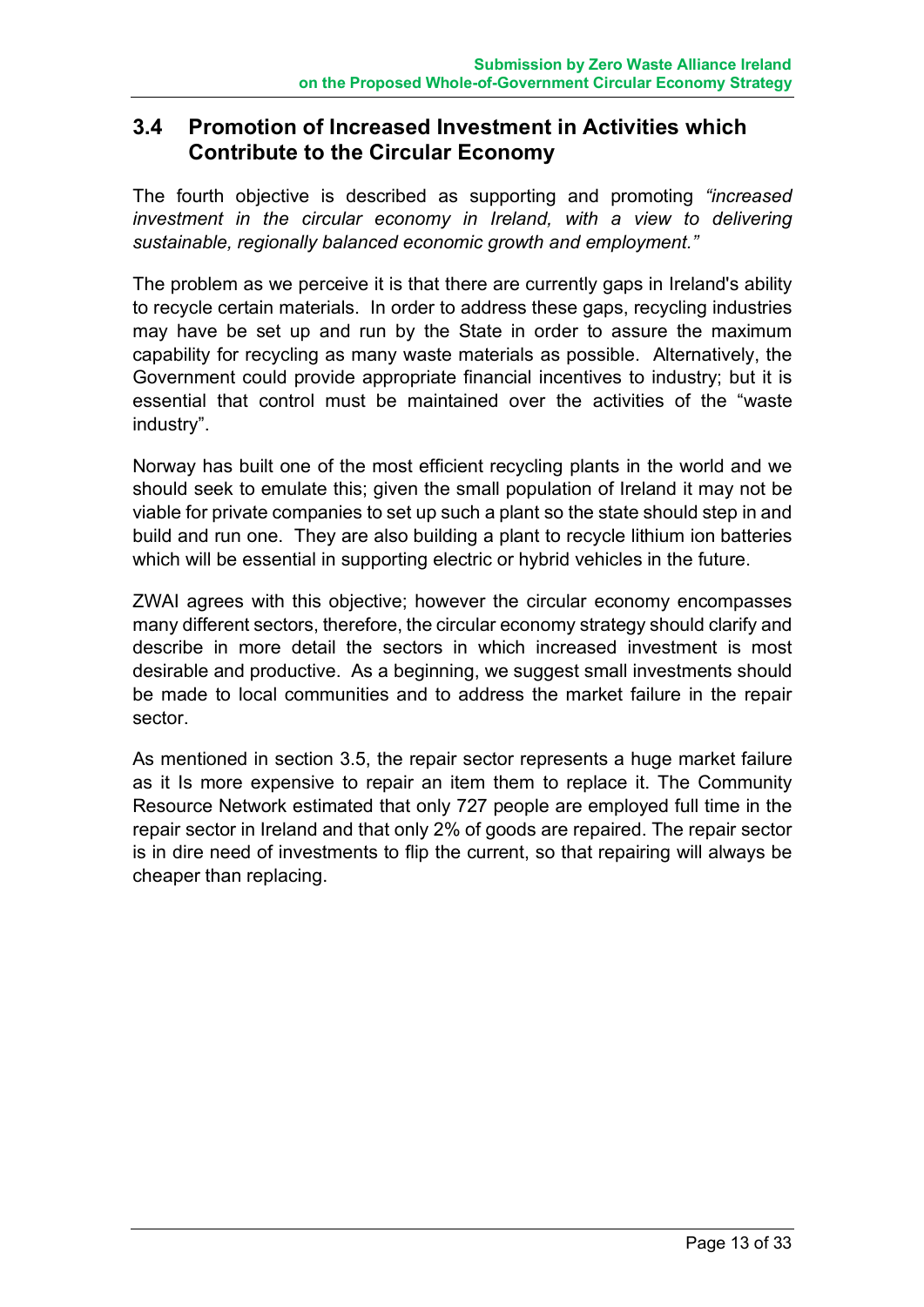#### **3.5 Economic, Regulatory and Social Barriers to Ireland's Transition to a More Circular Economy**

The fifth objective is described as "*to identify and address the economic, regulatory and social barriers to Ireland's transition to a more circular economy".*

Barriers include product design, waste segregation or separation at source, and lack of repairability and facilities for repairing.

#### **3.5.1 Product Design**

A major barrier in the implementation of the Circular Economy in Ireland is poor product design and planned obsolescence. It is not enough to redesign products using more sustainable materials if planned obsolescence is permitted. The circular economy cannot exist as long as manufactures are strategically designing products to have a limited life, encouraging the consumer to repeatedly repurchase the same product. This is particularly apparent in electrical goods, which are also one of the most difficult products to dispose of correctly. Products need to be designed to last, to be easily repaired, to be reused and to be recycled. Planned obsolescence is a major barrier to the Circular Economy transition and should be addressed promptly.

#### **3.5.2 Waste Segregation at Source**

Another significant barrier is the inefficient waste collection system in Ireland, and the handing over of responsibility by the State to private companies. In section 5.1 below, we address some of the issues connected with the way in which we currently manage discarded materials, and consider these materials only as "waste" and not potentially recyclable recovered raw materials (secondary raw materials).

Our current approach and practice do not encourage a move towards circularity as the level of separation is too simplistic, resulting in potentially recyclable material either being burned as fuel for cement production or being exported. Using waste material to recover energy cannot exist in a circular economy as the amount of energy recovered is significantly lower than the amount of energy required to produce the products. In regard to exportation this is also a huge waste of energy in itself and often does not sufficiently consider proper waste treatment. It is also a huge waste of potential resources and employment opportunities. Improved segregation of discarded materials at source would significantly increase the level of recycling and upcycling, allowing these sectors to reach their maximum capabilities. A lucrative waste management alternative needs to be investigated and developed to facilitate successful segregation that is evident in parts of Europe.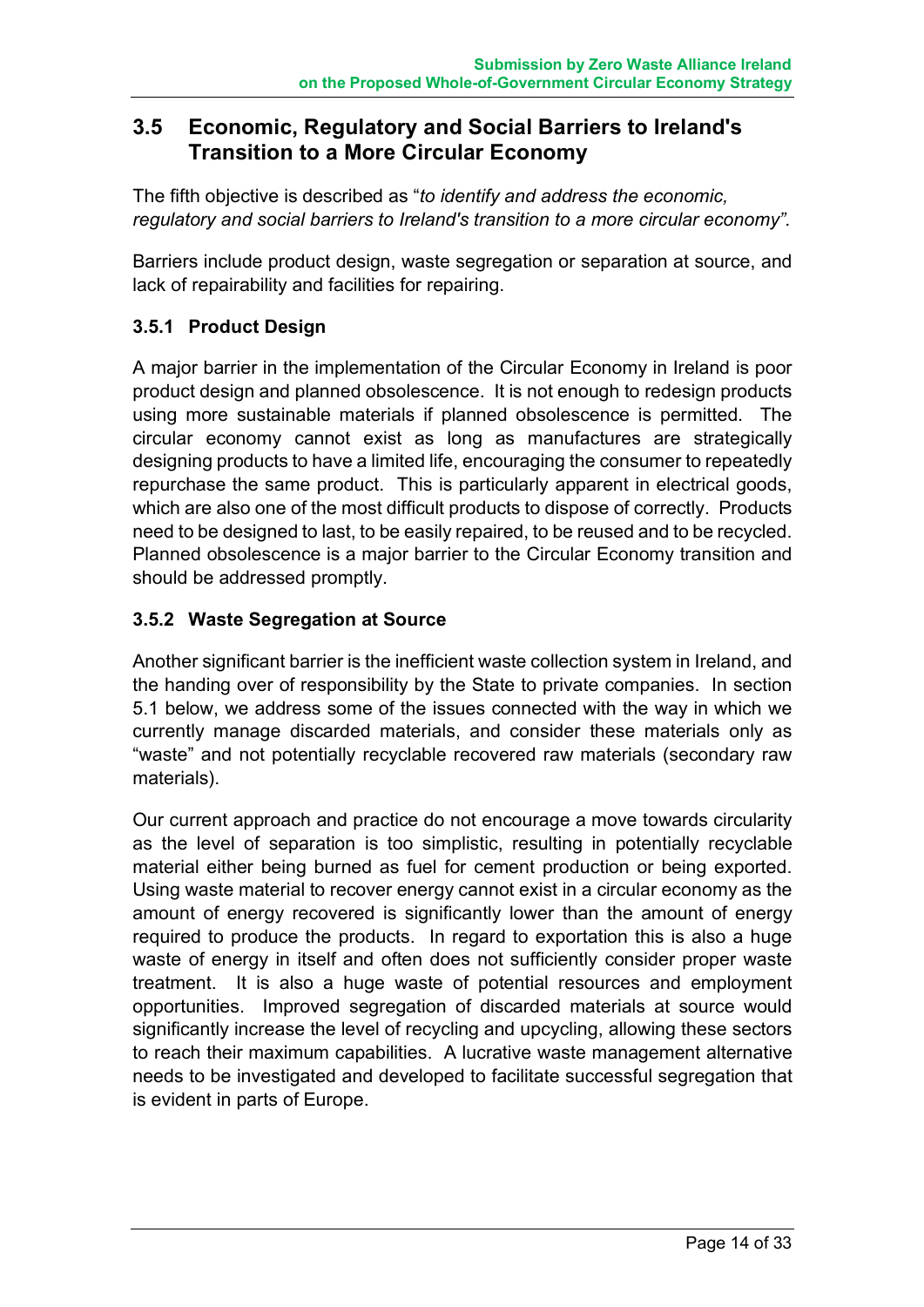#### **3.5.3 Repairability**

1

Two major barriers impeding the repairing rates of products are lack of repair services and the costs associated with repairing and refurbishing. Over the years products such as clothes and electronics have become significantly cheaper. This has had two effects on influencing consumers' decisions to repair a broken product. The first being that in many situations it costs more to repair an item than to buy a replacement, which has led to many repair services closing. This is a significant barrier to reducing our waste.

Consumers need to be encouraged to repair their broken products, therefore we recommend developing appropriate financial and other incentives. Several European countries have introduced reduced VAT rates on repairs of certain products such as bicycles, clothes and shoes. We strongly encourage that Ireland incorporates this or a similar tactic to incentivise repairing of products.

#### **3.6 Achieving Real Sustainability**

One of the questions which must be addressed is  $-$  should we consider the transition to a Circular Economy an end in itself, a desirable goal for its own sake, or is it a necessary step towards achieving another more important objective? Therefore we suggest that an additional sixth key objective should be to use the Circular Economy as a step towards achieving sustainability.

But before we can do that, we need to ask what sustainability means as a policy and in practice.

The goal of environmentally sustainable development requires, as a basic principle, that human communities must behave like natural ones, living comfortably within the natural flow of energy from the sun and plants, producing no wastes which cannot be recycled back into the earth's systems, and guided by new economic values which are in harmony with personal and ecological values. In nature, the waste products of every living organism serve as raw materials to be transformed by other living creatures, or benefit the planet in other ways. Our policies and our practices need to mirror this ecological reality.

The only long-term sustainable solution is to completely eliminate the production of materials which cannot be re-used, recycled or naturally biodegraded. This will result not only in a saving of scarce resources, but will re-adjust our relationship to the earth's material assets from a linear to a cyclical one, enhancing our ability to live comfortably while reducing environmental damage.

We can go further, as suggested by Paul Hawken in the original edition of *The Ecology of Commerce*, published in 1993**<sup>4</sup>**, and "*instead of organising systems* 

**<sup>4</sup>** Paul Hawken, 1993 and 2010. The Ecology of Commerce – A Declaration of Sustainability. First published in 1993; revised edition published in 2010. New York, Harper Collins.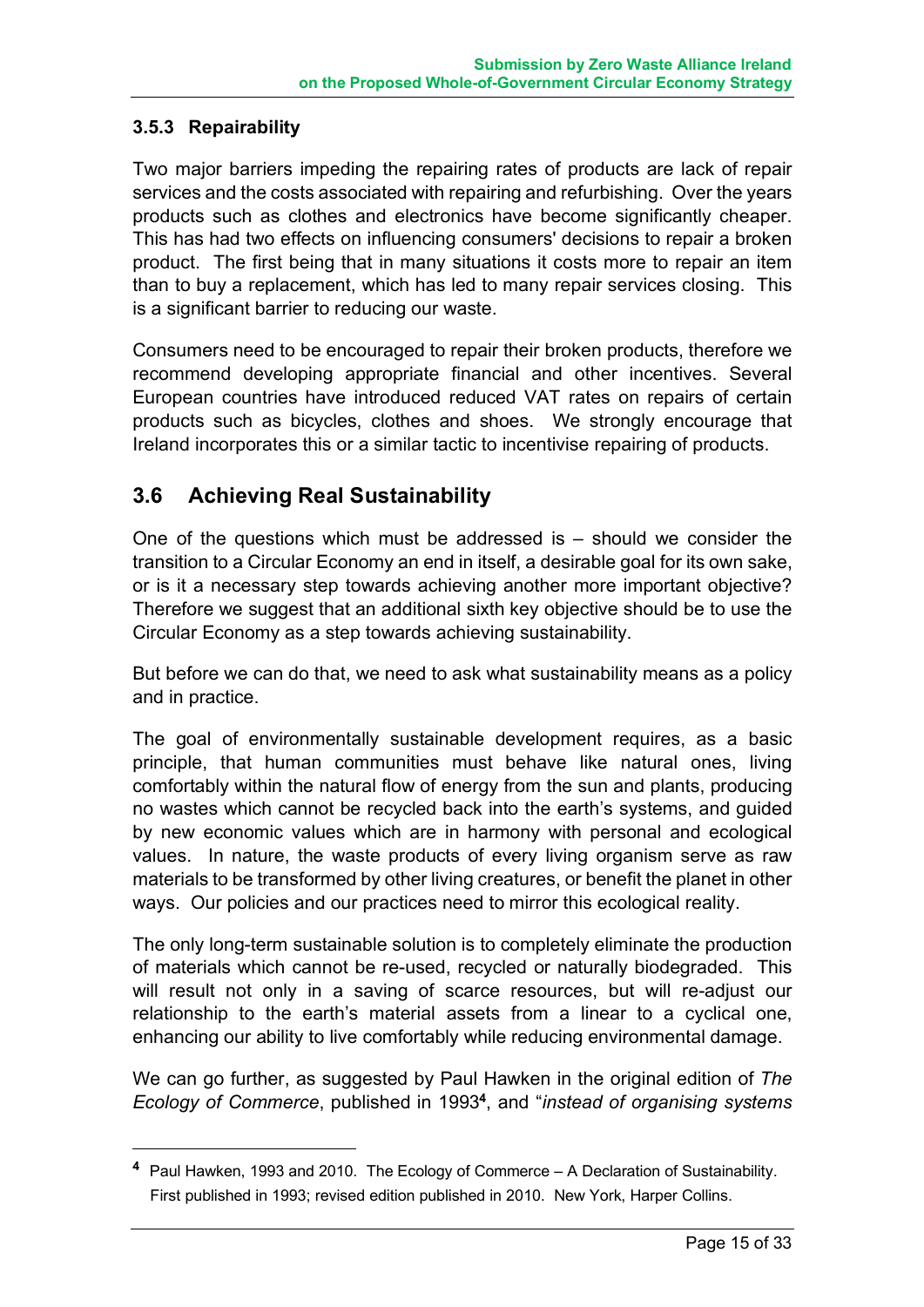*that efficiently dispose of or recycle our waste, we need to design systems of production that have little or no waste to begin with"*. That is entirely within our capacity at the moment; there are no technical barriers to achieving a "zero waste society", only our habits, greed, economic structures, and narrow self-interest of the institutions to which we have given power.

Similar statements were made by Paul Hawken, Amory B. Lovins and L. Hunter Lovins in another important publication dating from way back in the 1990s, "*Natural Capitalism, The Next Industrial Revolution"*: **<sup>5</sup>** in which the measurement of GDP is shown to be a barrier to the attainment of sustainability: "*By masking impoverishment in society, GDP sends signals to commerce that are as specious as those it conveys to the government and to citizens"* and therefore "*we are destroying the most productive systems ever seen on earth while statistically blinding ourselves to the problem."* While providing many examples of innovative thinking and action to eliminate the production of waste, "*Natural Capitalism"* points out that these are practical ways forward.

Achieving sustainability is one of the UN sustainable development goals (SDGs) were created to address the global challenges we are facing related to poverty, inequality, climate change, environmental degradation, peace and justice. Although the aims of the UN sustainability goals and the circular economy are inherently linked, the circular economy is not mentioned in the SDGs.

On the other hand, many studies have shown the links between the two, one of which describes the circular economy as a 'toolbox' to achieve many of the SDG goals. For example circular economy practices that involve waste treatment such as nutrient recycling can help achieve SDG 6 (Clean water and sanitation), renewable energy technologies can achieve goal 7 (affordable and clean energy), new CE business models and the creation of new jobs can help achieve SG 8 (Decent work and economic growth).**<sup>6</sup>**

SDG 12 (Sustainable consumption and production) is at the heart of the circular economy model.

One study found through statistical analysis a direct relationship between initiatives aimed at the effective implementation of a circular economy with compliance with the SDGs 8 (Decent Work and Economic Growth), 9 (Industry Innovation and Infrastructure), 11 (Sustainable Cities and Communities), 12 (Responsible Consumption and Production) ,13 (Climate Action).

It is therefore our submission that a sixth key objective should be to strengthen the links between sustainability and the circular economy, and to make the

1

**<sup>5</sup>** Paul Hawken, Amory B. Lovins and L. Hunter Lovins, 1999 and 2010. Natural Capitalism, The Next Industrial Revolution. Chapter 3: Waste Not. First published in 1999; revised edition published in 2010 by Earthscan; ISBN-13: 978-1-844-07170-8.

**<sup>6</sup>** https://www.researchgate.net/publication/344220320 The\_Relevance\_of\_Circular\_Economy\_Practices\_to\_the\_Sustainable\_Development\_Goals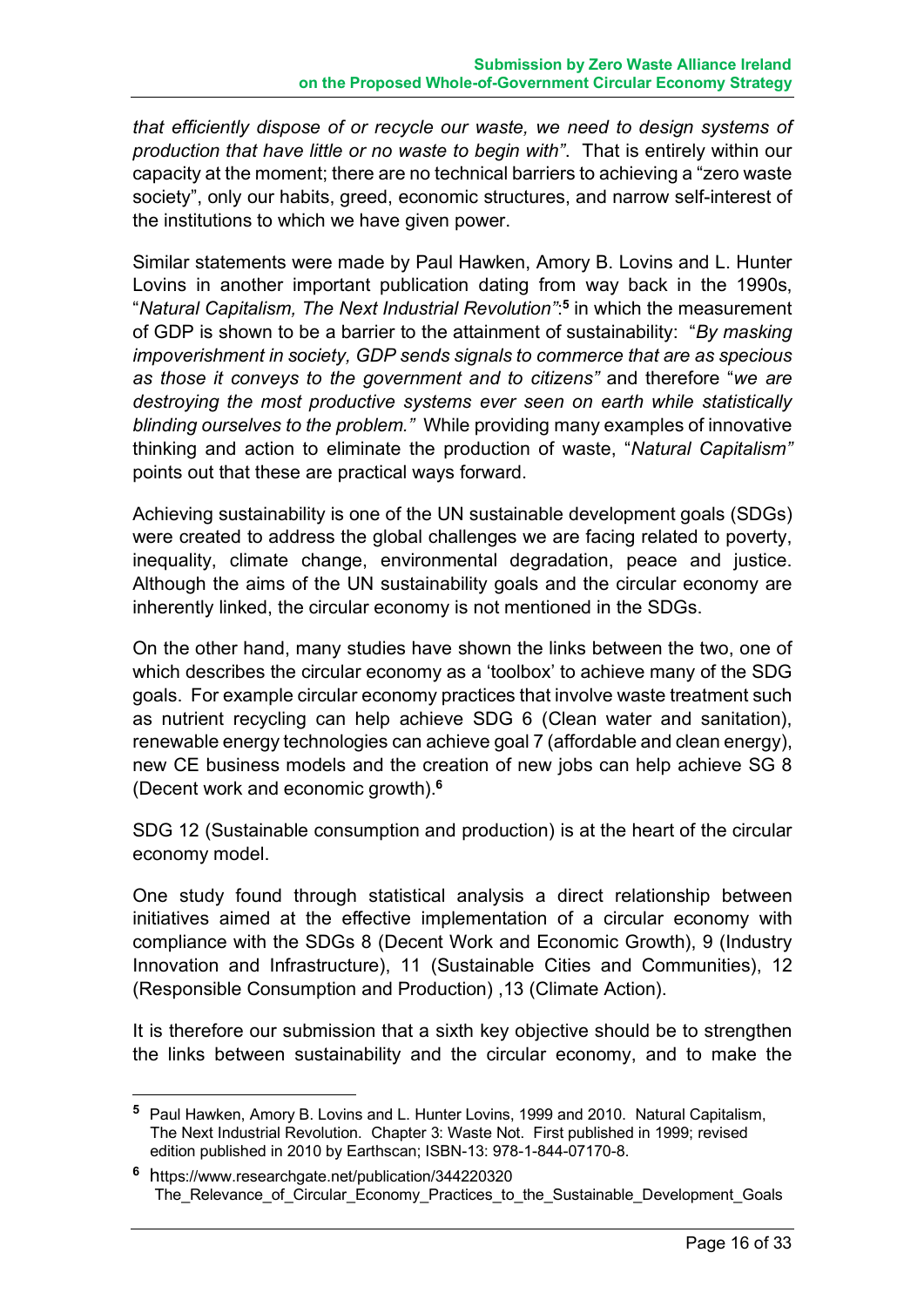achievement of real sustainability a goal and reason for implementing the circular economy.

#### **3.7 The Circular Economy and Climate Change**

In section 3.6 above, we asked the question – should we consider the transition to a Circular Economy an end in itself, a desirable goal for its own sake, or is it a necessary step towards achieving another more important objective? As a further answer to that question, we suggest that an additional seventh key objective should be to use the Circular Economy as a step towards achieving "climate neutrality" or "carbon neutrality".

It is well known that our take-make-waste society and alarmingly high consumption rates produce so much greenhouse gases that we are now facing a very serious climate crisis. The global economy continues to grow, and predictions now estimate a global temperature increase of 3˚C or even 4˚C by 2100. A dramatic shift to renewable energy is needed to reduce our greenhouse gas emissions by at least 55%, and eventually to zero.

The remaining 45% of greenhouse gas emissions are generated through the production of goods and management of land, and therefore, the implementation of the circular economy has the potential to significantly mitigate climate change. A paper produced by the Ellen MacArthur Foundation titled "*Completing the picture: How the circular economy tackles climate change"* reports how applying the circular economy to only four industrial materials (cement, steel, plastic and aluminium) could reduce our greenhouse gas emissions by 40%. These materials account for about 60% of total industrial emissions and have such high CO**<sup>2</sup>** footprints due to the emissions created by high temperature, production and end-of-life processes.**<sup>7</sup>**

1

**<sup>7</sup>** (Ellen MacArthur Foundation, Completing the Picture: How the Circular Economy Tackles Climate Change (2019) www.ellenmacarthurfoundation.org/publications)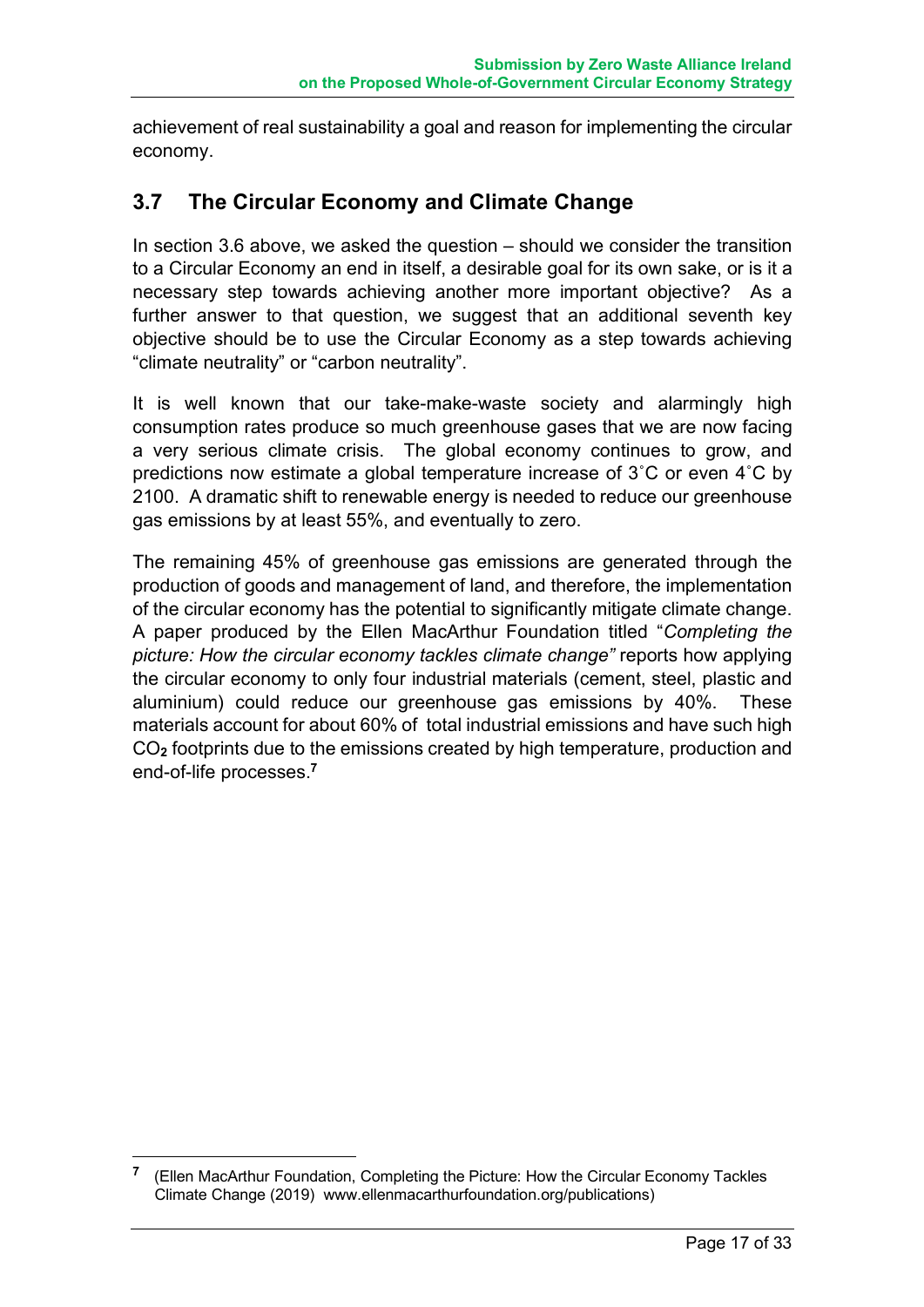

The European Commission 2030 climate target plan aims to cut our greenhouse gas emissions by at least 55% by 2030 and to become climate neutral by 2050.**<sup>8</sup>**

The circular economy has the ability to significantly reduce our greenhouse gas emissions through product design, reusing products and materials and through the regeneration of natural systems. It also provides an opportunity for us to achieve net zero emissions and meet the Paris agreement's climate target to limit global warming to below 1.5°C.

These are ambitious targets, that will not be achieved by switching to renewable energy alone, however paired with a circular economy, we have the opportunity to achieve net zero emissions through product design, reusing products and materials and through the regeneration of natural systems.

It is therefore our submission that a seventh key objective should be to strengthen the links between climate change mitigations and the circular economy, and to make the achievement of both carbon neutrality and climate neutrality as further goals and reasons for implementing the circular economy.

<u>.</u>

**<sup>8</sup>** European Commission, 2020. Stepping up Europe's 2030 climate ambition - Investing in a climate-neutral future for the benefit of our people.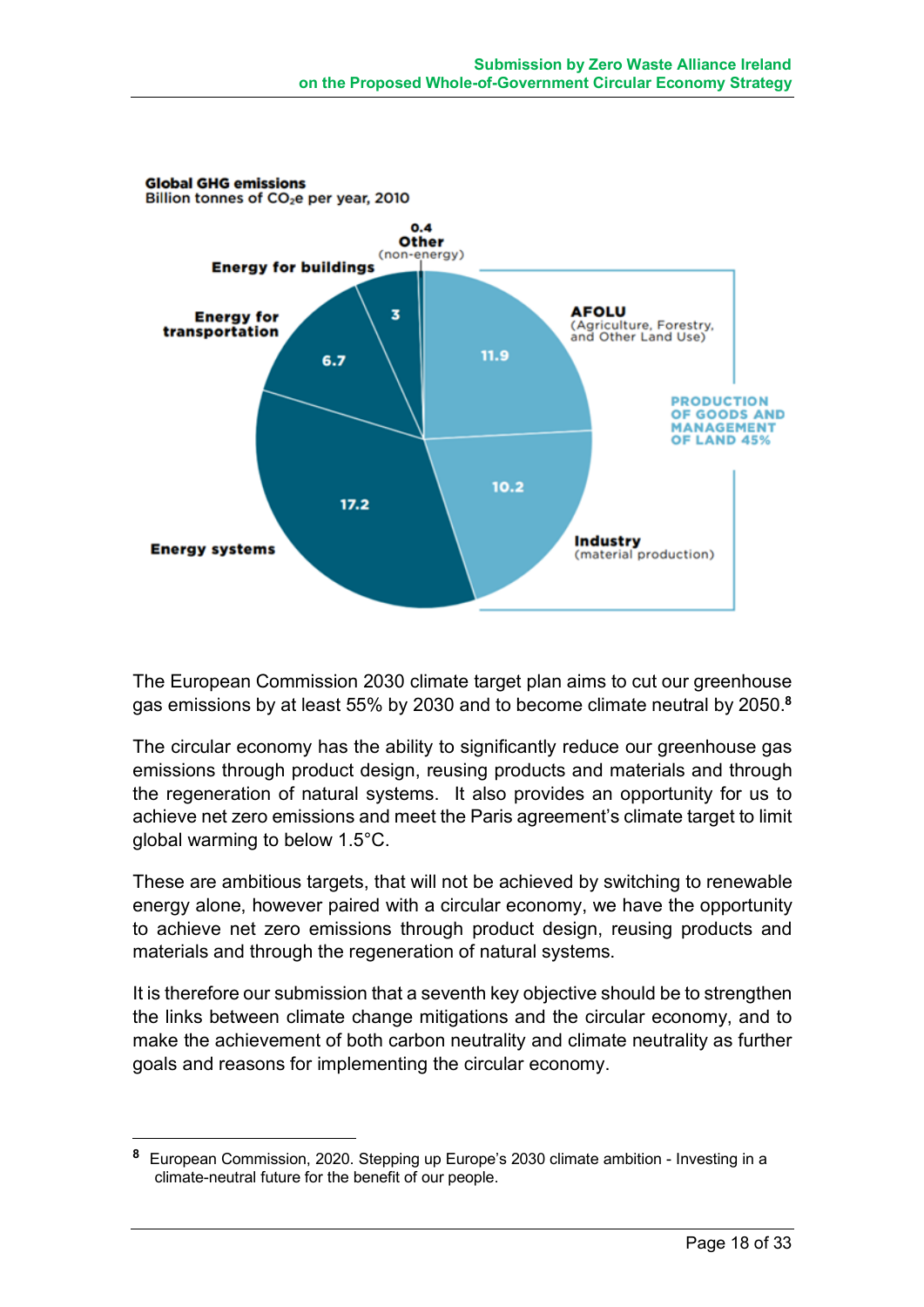#### **3.8 Integration with the EC Circular Economy Action plan**

It is undoubtedly well know that many of Ireland's environmental policies are derived from the European Union through our membership of the EU; and therefore the European Commission's Circular Economy Action Plan**<sup>9</sup>** should be an important context for Ireland's circular economy action plan.

The pre-consultation strategy document issued by the Department of the Environment, Climate and Communications briefly mentions the European Commission's Circular Economy Action Plan, however, it fails to state how it will integrate the recommendations within the action plan. The EC action plan mentions the Eco-design Directive and the EU Ecolabel, which are extremely important in addressing the sustainability aspect of products. However, there is no comprehensive set of requirements to enforce the objectives of the Ecodesign directive. We believe this is a very important directive in the implementation of the circular economy in Ireland and should be a key objective of the whole-of-government strategy; and we recommend that regulations should be developed to further enforce this directive and to address the design of products.

It is therefore our submission that an eighth key objective should be to integrate the proposed whole-of-government circular economy strategy with the constantly developing EU strategy in this area.

### **4. ORIGIN AND PRINCIPLES OF THE CIRCULAR ECONOMY**

The concept of the circular economy is based on the study of feedback-rich (nonlinear) systems, particularly living systems. A major outcome of this is the notion of optimising systems rather than components, or the notion of 'design for fit'. As a generic notion it draws from a number of more specific approaches including "cradle to cradle", biomimicry, industrial ecology, and the 'blue economy'. Most frequently described as a framework for thinking, its supporters claim it is a coherent model that has value as part of a response to the end of the era of cheap oil and materials.

One of the early promoters of the concept was Walter R. Stahel, an architect, economist, and a founding father of industrial sustainability. Credited with having coined the expression "Cradle to Cradle" (in contrast with the now out-dated "Cradle to Grave" approach, which exemplifies the "Resource to Waste" way of functioning), in the late 1970s, Stahel worked on developing a "closed loop"

1

**<sup>9</sup>** European Commission, 2020. A new Circular Economy Action Plan for a cleaner and more competitive Europe.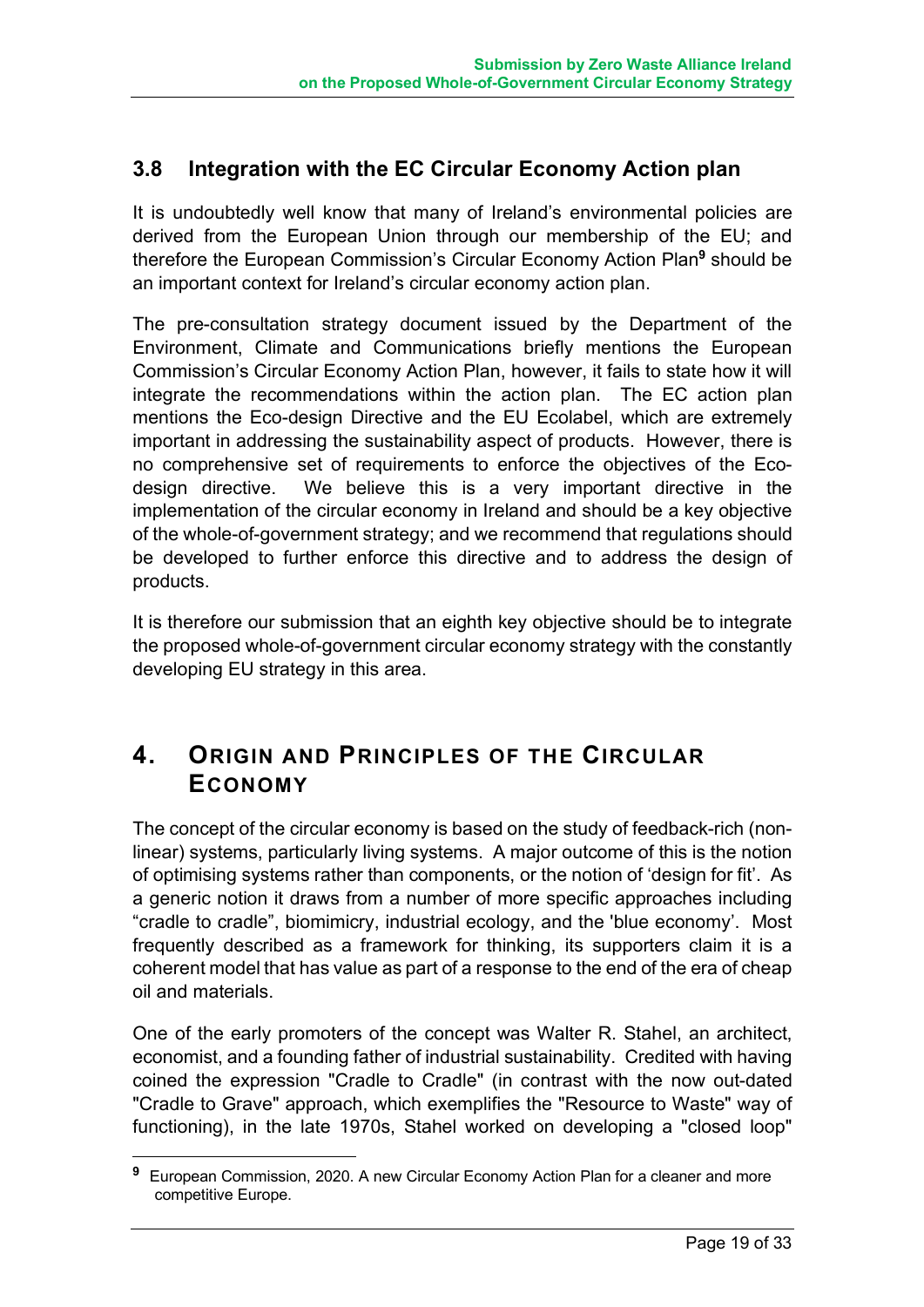approach to production processes, co-founding the Product-Life Institute in Geneva more than 26 years ago. In Britain, Steve Parker researched waste as a resource in the agricultural sector as early as 1982, developing novel closed loop production systems mimicking, and integrated with, the symbiotic biological ecosystems they exploited.

In their 1976 Hannah Reekman research report to the European Commission, "The Potential for Substituting Manpower for Energy", Walter Stahel and Genevieve Reday sketched the vision of an economy in loops (or circular economy) and its impact on job creation, economic competitiveness, resource savings, and waste prevention. The report was published in 1982 as the book *Jobs for Tomorrow: The Potential for Substituting Manpower for Energy*.

Considered as one of the first pragmatic and credible sustainability think tanks, the main goals of Stahel's institute are product-life extension, long-life goods, reconditioning activities, and waste prevention. It also insists on the importance of selling services rather than products, an idea referred to as the "functional service economy" and sometimes put under the wider notion of "performance economy" which also advocates "more localisation of economic activity".

In broader terms, the circular approach is a framework that takes insights from living systems. It considers that our systems should work like organisms, processing nutrients that can be fed back into the cycle—whether biological or technical—hence the "closed loop" or "regenerative" terms usually associated with it.

The generic Circular Economy label can be applied to, and claimed by, several different schools of thought, that all gravitate around the same basic principles which they have refined in different ways. The idea itself, which is centred on taking insights from living systems, is hardly a new one and hence cannot be traced back to one precise date or author, yet its practical applications to modern economic systems and industrial processes have gained momentum since the late 1970s, giving birth to four prominent movements, detailed below.

The idea of circular material flows as a model for the economy was presented in 1966 by Kenneth E. Boulding in his seminal paper, "*The Economics of the Coming Spaceship Earth"*. Promoting a circular economy was identified as national policy in China's 11th five-year plan starting in 2006. The Ellen MacArthur Foundation, an independent charity established in 2010, has more recently outlined the economic opportunity of a circular economy. As part of its educational mission, the Foundation has worked to bring together complementary schools of thought and create a coherent framework, thus giving the concept a wide exposure and appeal.

In January 2012, a report was released entitled *Towards the Circular Economy: Economic and business rationale for an accelerated transition*. The report, commissioned by the Ellen MacArthur Foundation and developed by McKinsey & Company, was the first of its kind to consider the economic and business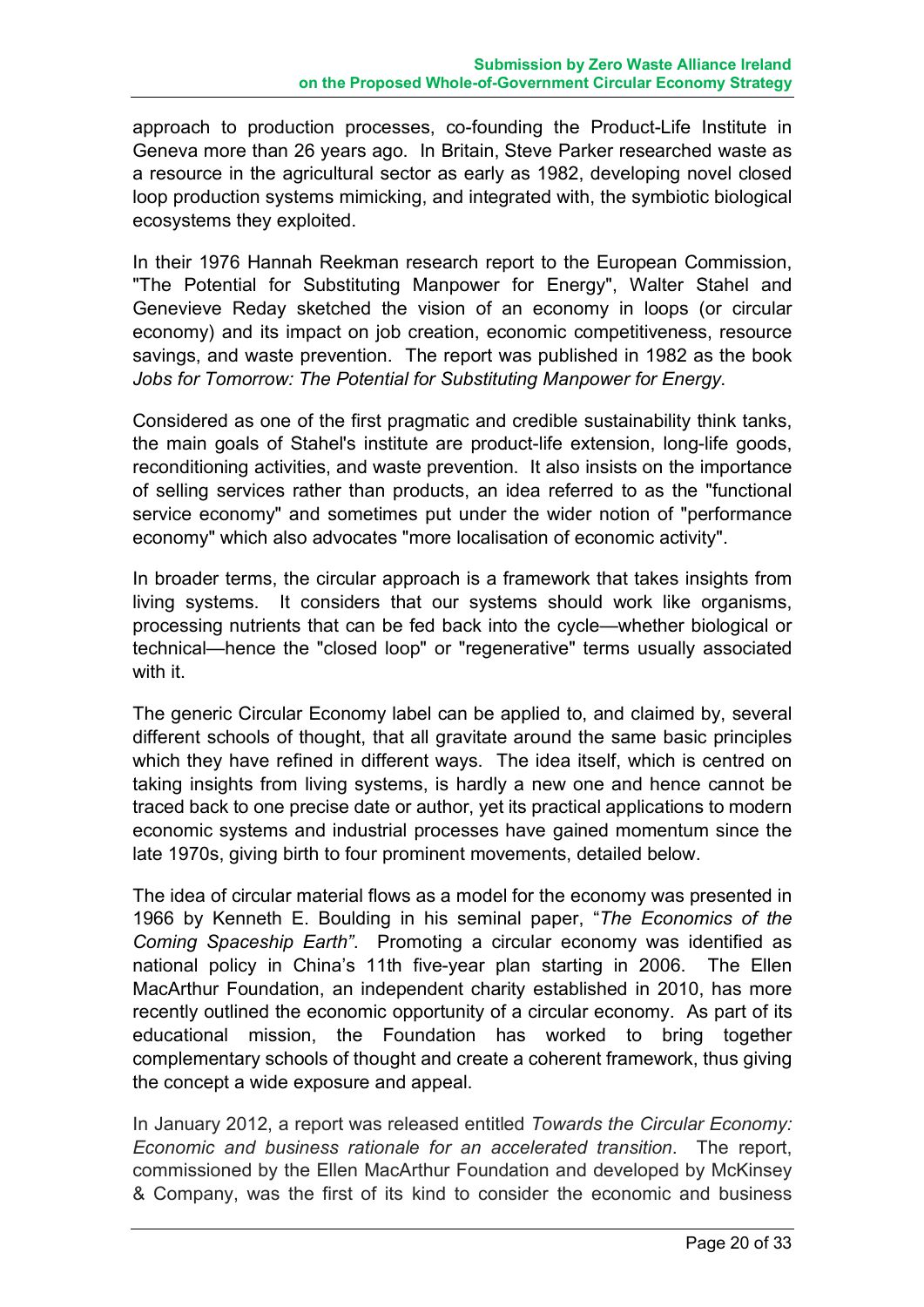opportunity for the transition to a restorative, circular model. Using product case studies and economy-wide analysis, the report details the potential for significant benefits across the EU. It argues that a subset of the EU manufacturing sector could realise net materials cost savings worth up to \$630 billion p.a. towards 2025 — stimulating economic activity in the areas of product development, remanufacturing and refurbishment *Towards the Circular Economy* also identified the key building blocks in making the transition to a circular economy, namely in skills in circular design and production, new business models, skills in building cascades and reverse cycles, and cross-cycle/cross-sector collaboration.

In January 2015 a "*Definitive Guide to The Circular Economy"* was published by Coara with the specific aim to raise awareness amongst the general population of the environmental problems already being caused by our "throwaway culture". Waste Electrical and Electronic Equipment (WEEE,) in particular, is contributing to excessive use of landfill sites across the globe in which society is both discarding valuable metals but also dumping toxic compounds that are polluting the surrounding land and water supplies. Mobile devices and computer hard drives typically contain valuable metals such as silver and copper but also hazardous chemicals such as lead, mercury and cadmium. Consumers are unaware of the environmental significance of upgrading their mobile phones, for instance, on such a frequent basis but could do much to encourage manufacturers to start to move away from the wasteful, polluting linear economy towards a sustainable circular economy.

### **5. IMPLEMENTING THE CIRCULAR ECONOMY IN IRELAND**

The pre-consultation strategy document issued by the Department of the Environment, Climate and Communications asks why should we want a Circular Economy?

The question is answered that, by delivering a circular economy, positive environmental, economic and social impacts will follow; and a well-designed circular policy framework can maximise these impacts and identify co-benefits so that environmental 'wins' also provide economic and social opportunities, and vice versa.

ZWAI agrees fully with this statement, and we would add that dealing with our discarded materials and end-of-live objects is a key objective.

#### **5.1 The Circular Economy and the Management of "Waste"**

One of the principal issues which have been a matter of serious concern for Zero Waste Alliance Ireland over a period of many years is the amount of discarded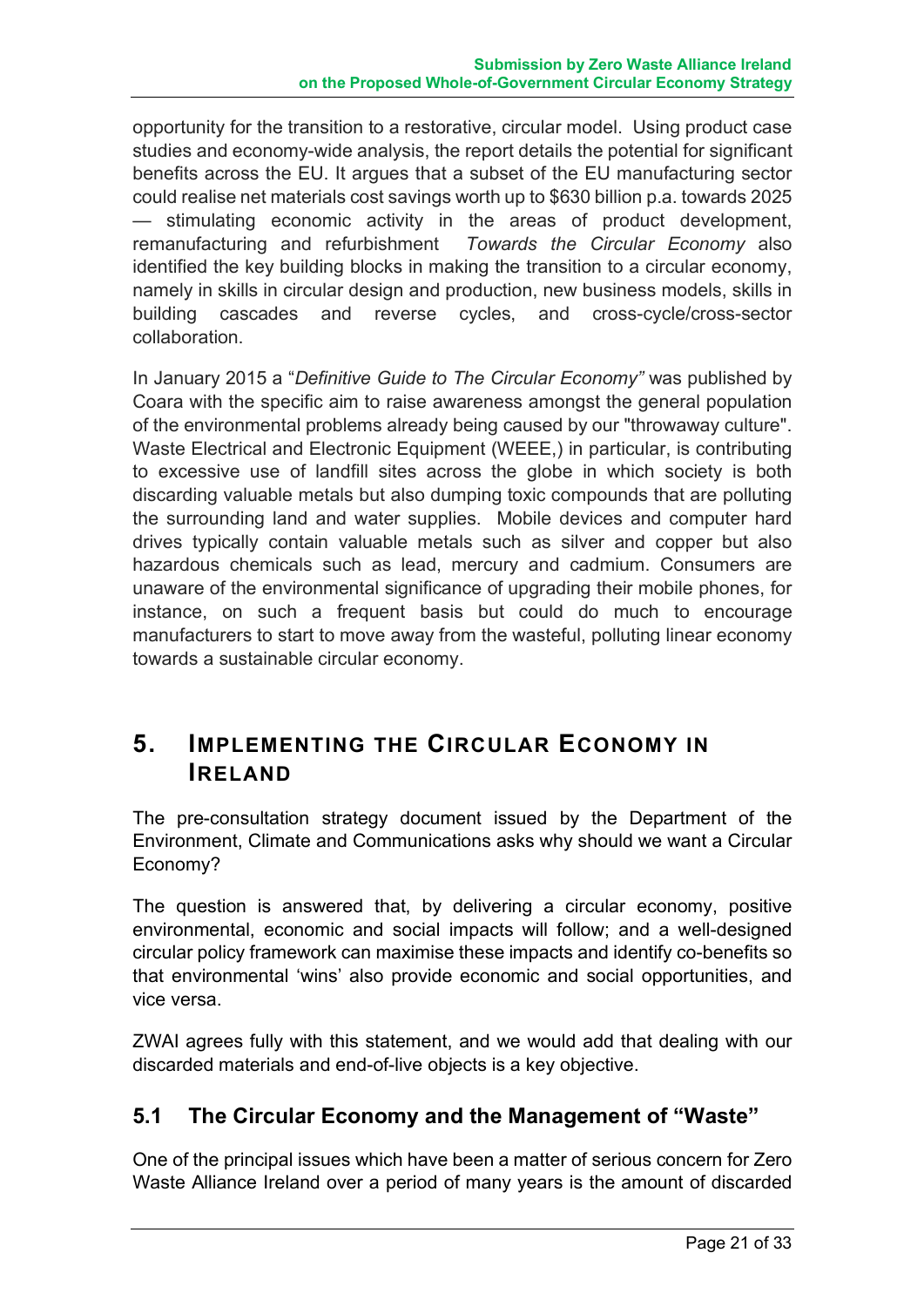materials and objects, which may be regarded as wastes, but which are potentially recyclable, exported from Ireland to other countries for processing or disposal. As a consequence, these materials are lost to Ireland, and the jobs which would be created by reprocessing and remanufacturing are also lost.

In our early policy documents, we drew attention to the example of the Canadian province of Nova Scotia which in 1989 had decided to embark on a policy of diverting 50% of waste from landfill year-on-year, thereby avoiding the need to construct of more landfills. The Canadian policy on waste management emphasised that resource conservation, materials efficiency, waste prevention, and the re-use and recycling of materials are all integral components of a sustainable economy. Target Zero Canada**<sup>10</sup>** had suggested at that time that making material and energy efficiency a tenet of the Canadian economy was an essential precondition both for achieving zero waste and for ensuring long-term economic and environmental health. Unfortunately, these benefits were not generally recognised in conventional accounting mechanisms and measures of progress, with the result that these mechanisms and measures were sending contrary messages.

In Ireland, the very similar measures of progress which we use have also failed to show the value to society of re-use, repair and recycling. But while other countries have made considerable progress towards "Zero Waste" or the development of what is now known as "The Circular Economy", Ireland has lagged behind, and has achieved apparently high "recycling rates" only by exporting large volumes of potentially recyclable materials to other countries.

Zero Waste Alliance Ireland (ZWAI) has consistently argued for a more ecological approach to the management of discarded materials, beginning with designing industrial systems and commercial so that the materials which we use are not discarded at the end of their useful lives, but flow in closed loop cycles so that waste is minimized, and "waste" products can be recycled and reused. We believe that a Zero Waste policy and practice goes far beyond dealing with waste after it has been created, that this can be done by addressing waste problems at their source, and by re-defining the issue of waste by focusing on design as well as on manufacture and use. This is the cradle-to-cradle model, which we believe to be environmentally and socially sustainable and takes into account the ecology of natural living systems and future generations.

The adoption of an integrated approach to resource, extraction, processing, use and consumption is a basic principle, and this should include questioning whether or not a particular product is needed, or is even desirable. Fragmentation of environmental management is a major bar to a holistic approach. In Ireland, we have devised a system under which location and siting issues are dealt with by

1

**<sup>10</sup>** On 21 November 2000, Target Zero Canada, a network of Earth Day Canada, launched the program "Zero Waste Solutions." The program promoted "zero waste" environmental policies and innovative systems based on best-practice models already established by governments, businesses and organizations worldwide.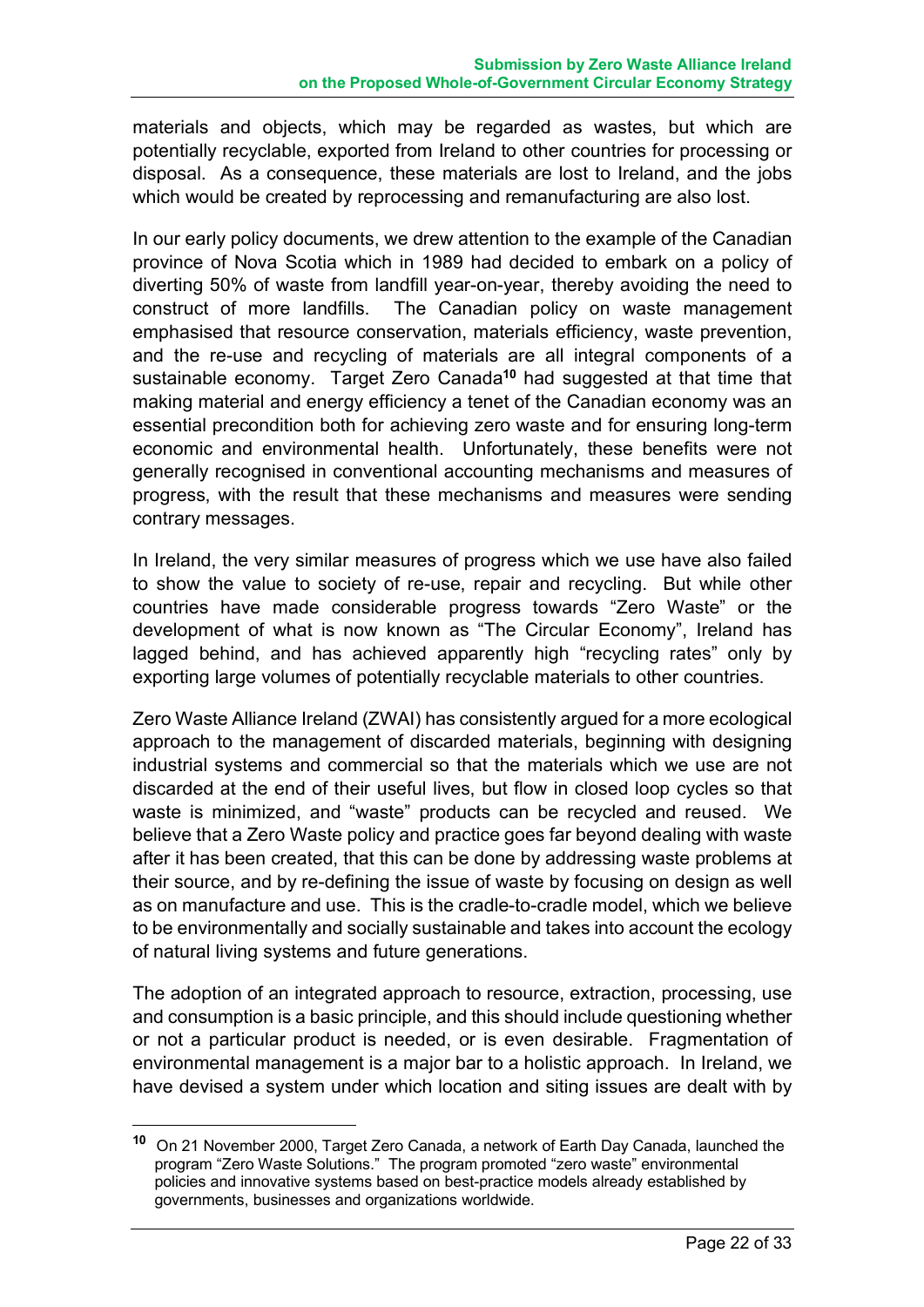planning authorities, while permission to discharge substances to air and water, and to manage waste, come under the jurisdiction of the EPA – and we have referred to this fragmented approach in section 3.1 above.

The circular economy and "Zero Waste" are whole-system approaches to addressing the problem of society's unsustainable resource flows – the encompass waste elimination at source through product design and producer responsibility, together with waste reduction strategies further down the supply chain such as cleaner production, product dismantling, recycling, re-use and composting. Countries and communities that have implemented the circular economy and Zero Waste strategies are aiming to switch from wasteful and damaging waste disposal methods to value-added resource recovery systems that will help build sustainable local economies.

Some practical principles of sustainable waste management, showing how the circular economy can (and should) include the way in which society deals with material flows:

- $\triangleright$  Waste is made by mixing a variety of discarded materials; therefore segregation at source is an essential pre-requisite to sustainable waste management and the circular economy;
- $\triangleright$  Dealing with discarded materials and wastes does not require hightechnology solutions;
- $\triangleright$  It is essential that discarded materials and goods are considered as a community resource, and not as a bulk commodity to be removed by disposal to landfill or by incineration;
- $\triangleright$  Communities should be encouraged to handle their discarded materials responsibly;
- $\triangleright$  Communities cannot resolve the waste problem alone and should not be forced to clean up after irresponsible industries;
- $\triangleright$  Communities faced with discarded materials and objects they cannot reuse, recycle or compost have to demand that industry stops producing them; total recycling is not approachable without industry's help;
- $\triangleright$  Sustainable waste management, the circular economy and "Zero Waste" combine community practices such as reuse, repair, recycling, toxic removal and composting, with industrial practices such as eliminating toxics and re-designing packaging and products for the environmental and ecological demands of the twenty first century;
- $\triangleright$  Sustainable waste management and the circular economy bring together the need to develop sustainable communities and sustainable industry and business;
- $\triangleright$  Sustainable waste management and the circular economy combine ethical practice with a solid economic vision, both for local communities and for local and national businesses. On the one hand, they create local jobs and small scale enterprises, which collect and process secondary materials into new products, and on the other hand, these principles and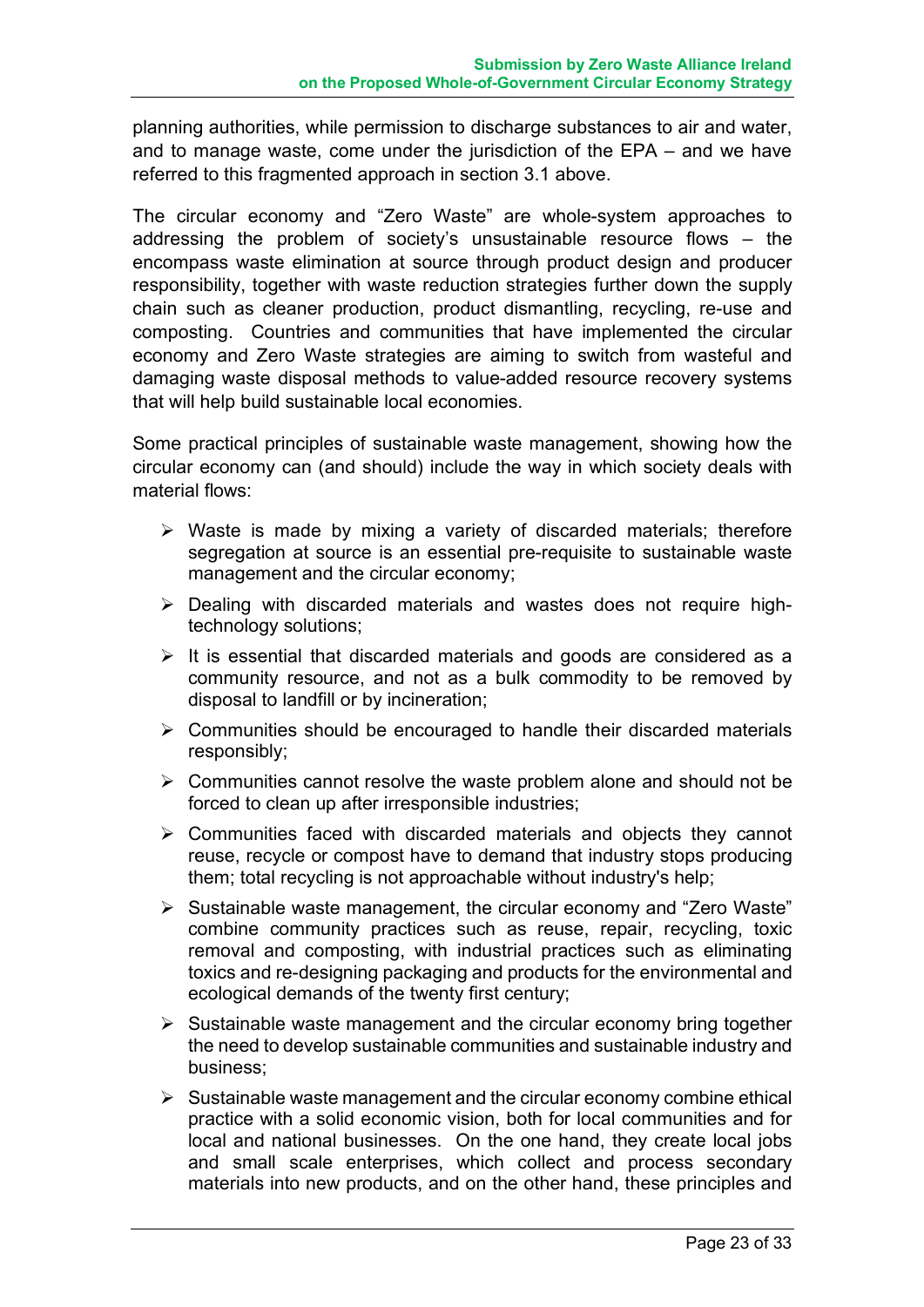practices offers major companies a way of increasing their efficiency, thereby reducing their demands on virgin materials as well as their waste disposal costs

 $\triangleright$  Sustainable waste management and the circular economy also uphold the principles of Clean Production and Environmental Justice (the link with Clean Production comes from the fact that as long as discards are contaminated with toxic substances the tendency will be to try 'to get rid of them' rather than reuse them; while the link with Environmental Justice comes from the fact that as long as the "waste industry" looks for places to dispose of waste they tend to select sites for landfills or incinerators, and unfortunately all too often the sites selected for these undesirable activities are in the poorest and most disenfranchised communities).

#### **5.2 The Overall Level of Ambition in the Draft Strategy**

The question is asked in the Department's document  $-$  do we agree with the overall level of ambition set out in the draft Strategy; and, if not, is further ambition needed or is the draft Strategy overly ambitious (question 2).

Unfortunately, ZWAI has to be reasonably critical of what has been achieved to date, and about the overall level of ambition in the draft strategy.

It is our submission that the draft strategy does not place enough emphasis on changing the culture of the community around waste and recycling, etc. We need to create an environment so that people have the will to implement a real circular economy. The circular economy should become part of our everyday life and discussion and should be encouraged at every strata of our society be it family, business, sports clubs or any and all groups and societies. There should be a "call to action" for everyone – fundamentally the question should be: "what have you done to help the environment and reduce and reuse?" being a common question asked of all of us.

Furthermore, the approach leaves much to be desired, and we consider that it would be appropriate to create a corporate round table of large, medium and small ethical companies to allow them to help contribute to and promote their own efforts to reduce waste, to protect the environment and to help develop their individual efforts to the highest standards in the area. In this context, ZWAI is very supportive of the work being undertaken by **Circuléire**, mentioned briefly in section 6.5, Areas for Further Policy Development, of the Department's preconsultation strategy document.

Also, there needs to be a "bottom-up" approach where the school curriculum, starting with primary and working up through post primary, etc., have modules which explain how to reduce waste and how to 'make do and mend' – how to repair items, how to sew, etc – all skills lost but recoverable. Awards are needed to support youth in this regard. Young people deserve recognition for breaking the cycle of waste and becoming waste reduction champions in their community.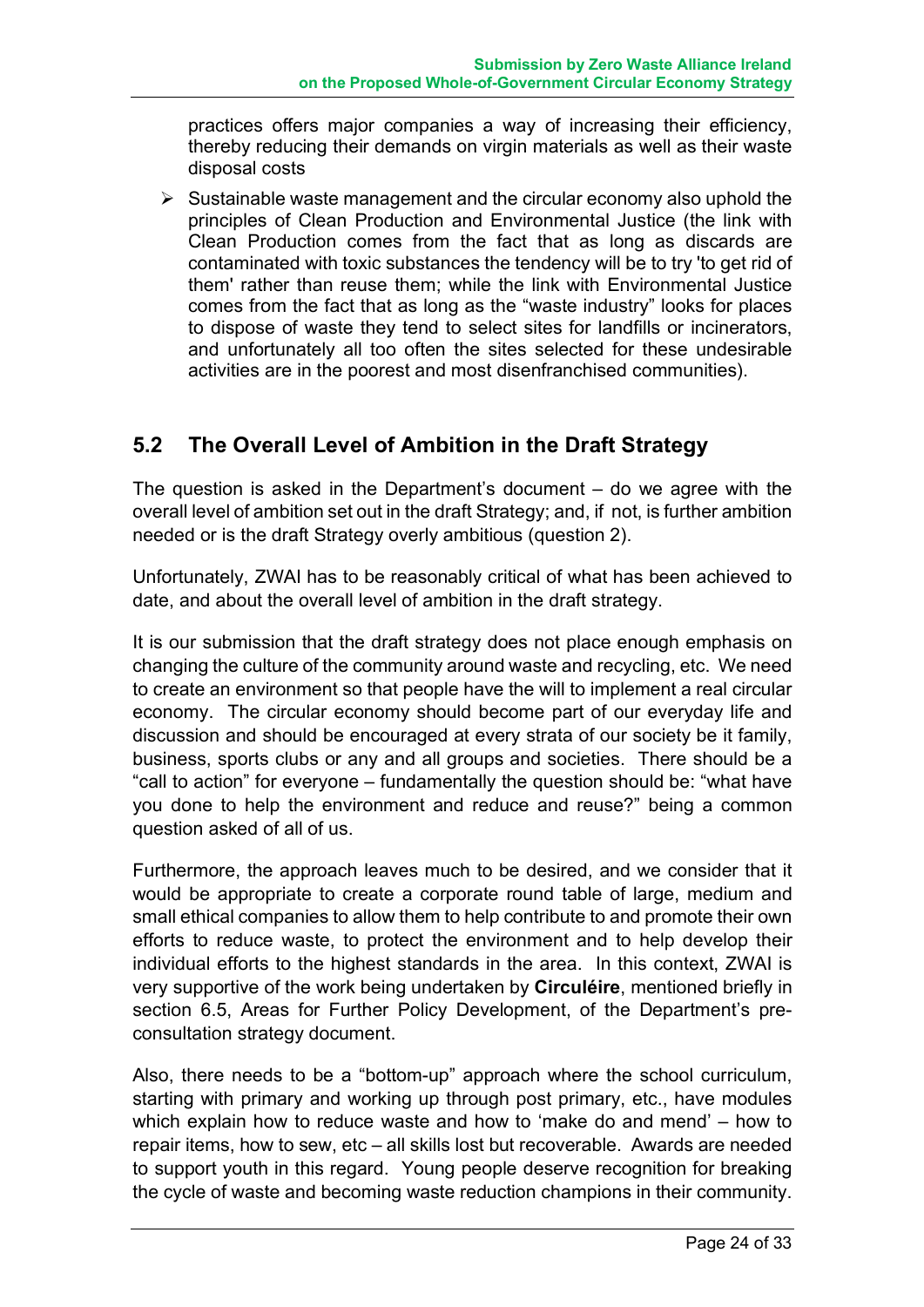Another suggestion which ZWAI wishes to make is that we need to study the past to learn how to shape the future.

For many generations the Irish, especially in small rural towns, were selfsufficient and practiced a circular economy lifestyle out of necessity. Every town had a blacksmith to make and mend, all small communities made their own bread and other staples with all renewable utensils and storage – we could return to this and reduce waste considerably. By studying the traditional approach not only will we protect the environment we will protect our culture and we will give our youth greater pride in where they come from and who they are.

Finally, there isn't enough emphasis on addressing the serious and growing problem of discarded plastics, especially single use plastics. "Plastic" needs to become an unacceptable discard because of its impact on marine life, birds and the simple fact that it doesn't break down. So wherever possible plastic needs to be aggressively replaced - plastic bottles with glass bottles. More reliance on durable bags. Less use of plastic ropes in domestic use (why not encourage making sugáns, promote the skills of making them) and then reduce all plastic rope use?

#### **5.3 Measuring Our Progress in the Implementation of the Circular Economy In Ireland**

This issue is raised in question 3 of the Department's list of questions, and it is our response that the Department (and other relevant Government departments) should measure progress in achieving a more circular economy against:

- a) other EU member states; and,
- b) the best international practice world-wide.

Ireland is severely lagging behind most other European member states in implementing circular economy practices such as recycling packaging waste. Data produced by the European Commission reveals the quantity in tonnes of recycled packing waste by European member states (see Fig 5.3.1 below). Although Ireland is not performing the worst in this context it is certainly far behind Germany, Italy, France, Britain, Spain, Poland and the Netherlands. A second figure also produced by the European Commission shows a relatively low amount of Irish enterprises involved in repairing computers and personal goods compared to the European counterparts.

While we acknowledge that each country has a different set of regulations, which may make comparisons complicated, it is our submission that making these comparisons between European countries are extremely beneficial as they demonstrate where we are lagging behind and what can be achieved.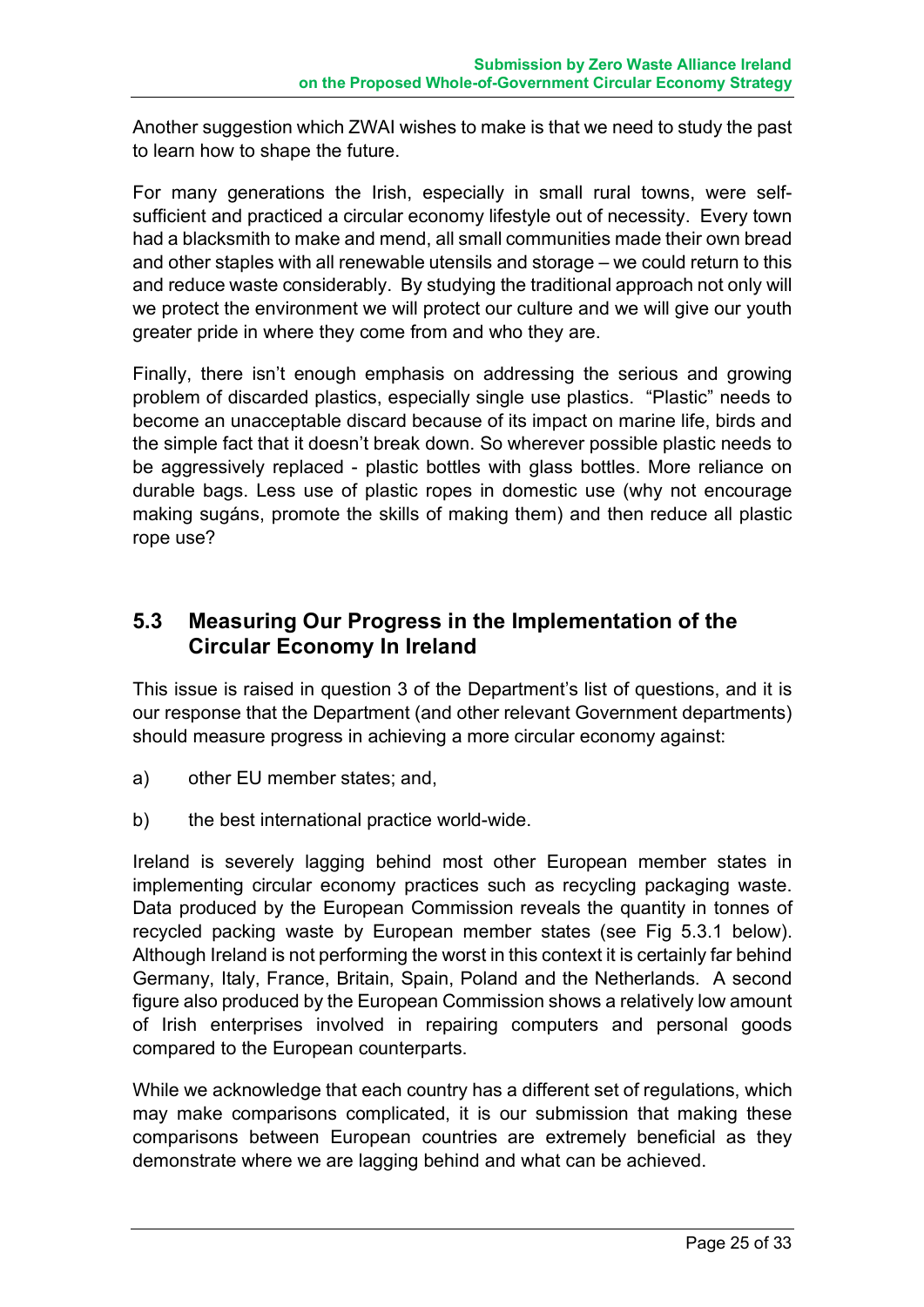As previously mentioned it will be crucial for Ireland to compare its progress in getting away from the linear model of material extraction, production and consumption. Hence benchmark data should be collected as well as continuous monitoring of trends and patterns. Building an image of the various elements of the circular economy that are under development and how they are being implemented and perceived will be paramount to the success of the circular economy .



Fig 5.3.1 Recycling of packaging waste (tonnes) in 2017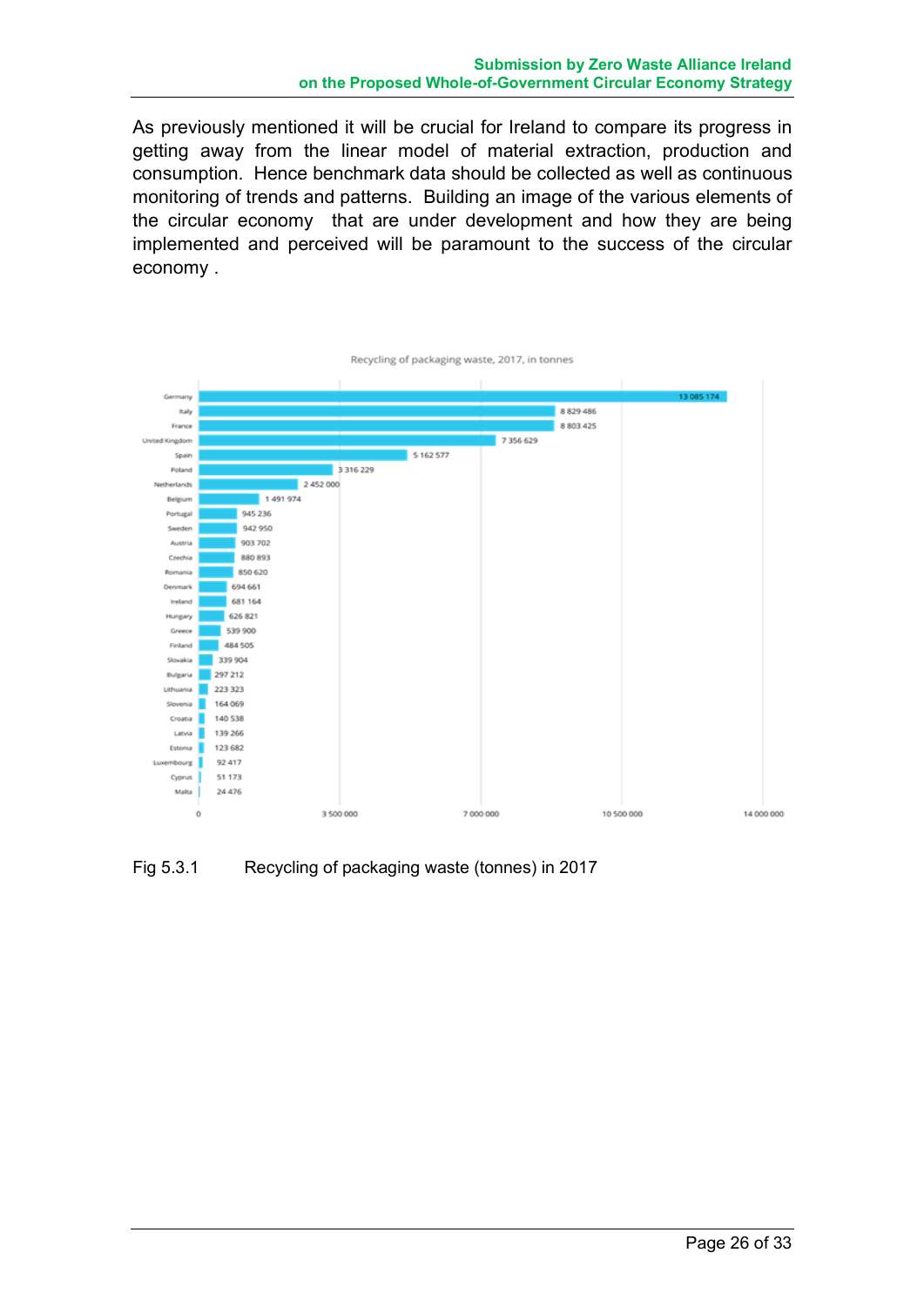

Fig 5.3.2 Number of enterprises involved in repairing computers and personal goods

#### **5.4 Systemic and Regulatory Barriers**

The issue of regulatory barriers is one of the most important issues, and is the basis of question 8 in the Department's list of key questions.

The incineration of waste which contains a high proportion of recyclable materials conflicts with the circular economy as it removes waste that could otherwise be recycled and reused elsewhere in the economy. In 2020, the EU Regulation on the establishment of a framework to facilitate sustainable investment (2020/852) called for the minimisation of waste incineration, and classifed activities leading to a significant increase in incineration of waste as harmful to the circular economy. On the basis of this Regulation, the draft Act on Climate Change Mitigation Taxonomy deliberately excluded Waste-to-Energy incineration from a list of economic activities considered 'contributing to the climate change mitigation' as it harms the circular economy. Thus it is increasingly clear that the EU is moving away from waste incineration and so the incineration of waste should be phased out and new facilities should not be created.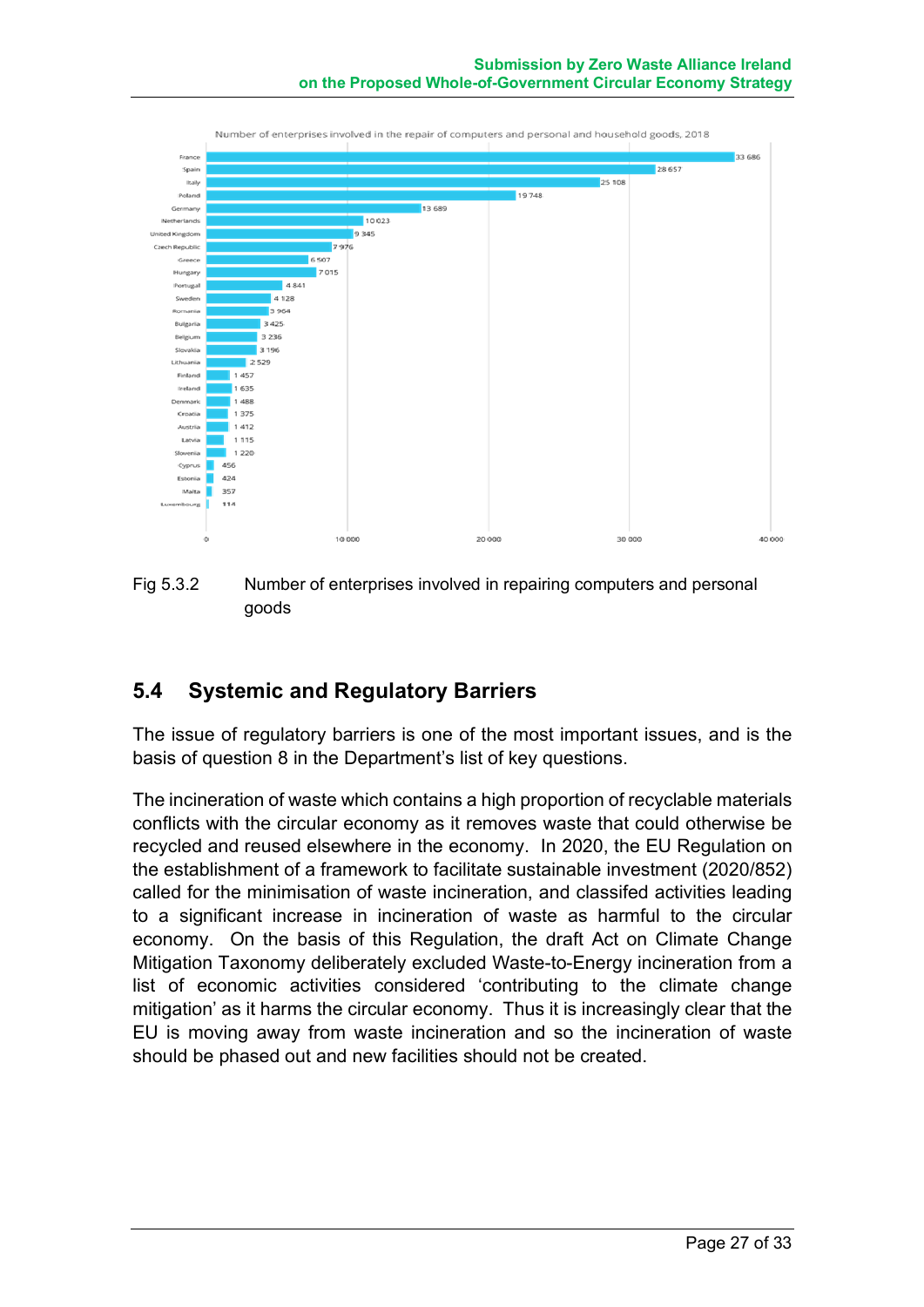#### **5.5 Prioritising Action by Government**

One of the questions (question 11) asked by the DECC was what would be the most effective action Government could take to promote/support and incentivise the further development of the circular economy.

Our submission in response to this question is that, in order to promote more recycling of waste materials there should be a levy on potentially recyclable material that is wasted (not recycled). This would greatly encourage businesses to recycle as much of their waste as possible rather than just taking the easy option of handing it over to the "waste industry".

In order to ensure a higher level of recycling, we suggest that a list of recyclable materials should be created, and companies discarding these materials would be obliged to report the types, classes and quantities of their "waste" materials. Material listed as recyclable but not actually recycled could be levied in order to force companies to seek out recycling options. This money could then be used for more initiatives to support and enhance the circular economy.

Currently a significant portion of Irish homes (particularly in the midlands) rely on solid fuel like turf, coal or briquettes to heat their home. This is not a sustainable resource and is contributing to climate change as well as damaging our peatlands which have potential to be used as long term carbon sinks. Also we are reliant on imports to supply coal which is both a waste of energy and a potential risk to our long term energy security (the temporary blocking of the Suez canal is a good example of this as the cost of shipping has risen dramatically and thus affects all imports including fuel). A more sustainable approach would be to greatly expand the current SEAI grant scheme that covers more of the cost of retrofitting houses to more sustainable heating systems.

There are goods being imported with non-recyclable parts; some of these have better alternatives with more sustainable parts or materials. These more sustainable alternatives should be incentivised by means of a levy on the nonsustainable versions of these goods. This would allow more sustainable and recyclable products to be economically viable and eventually replace the unsustainable products. An example of goods to target for this are household appliances such as refrigerators and washing machines or more energy efficient electric cookers or kettles.

#### **5.6 Priority Sectors and Actions for the Achievement of the Circular Economy**

One of the questions asked (question 12) was which sectors do we think can make the biggest contribution to making Ireland's economy more circular; and our response to that question is as follows.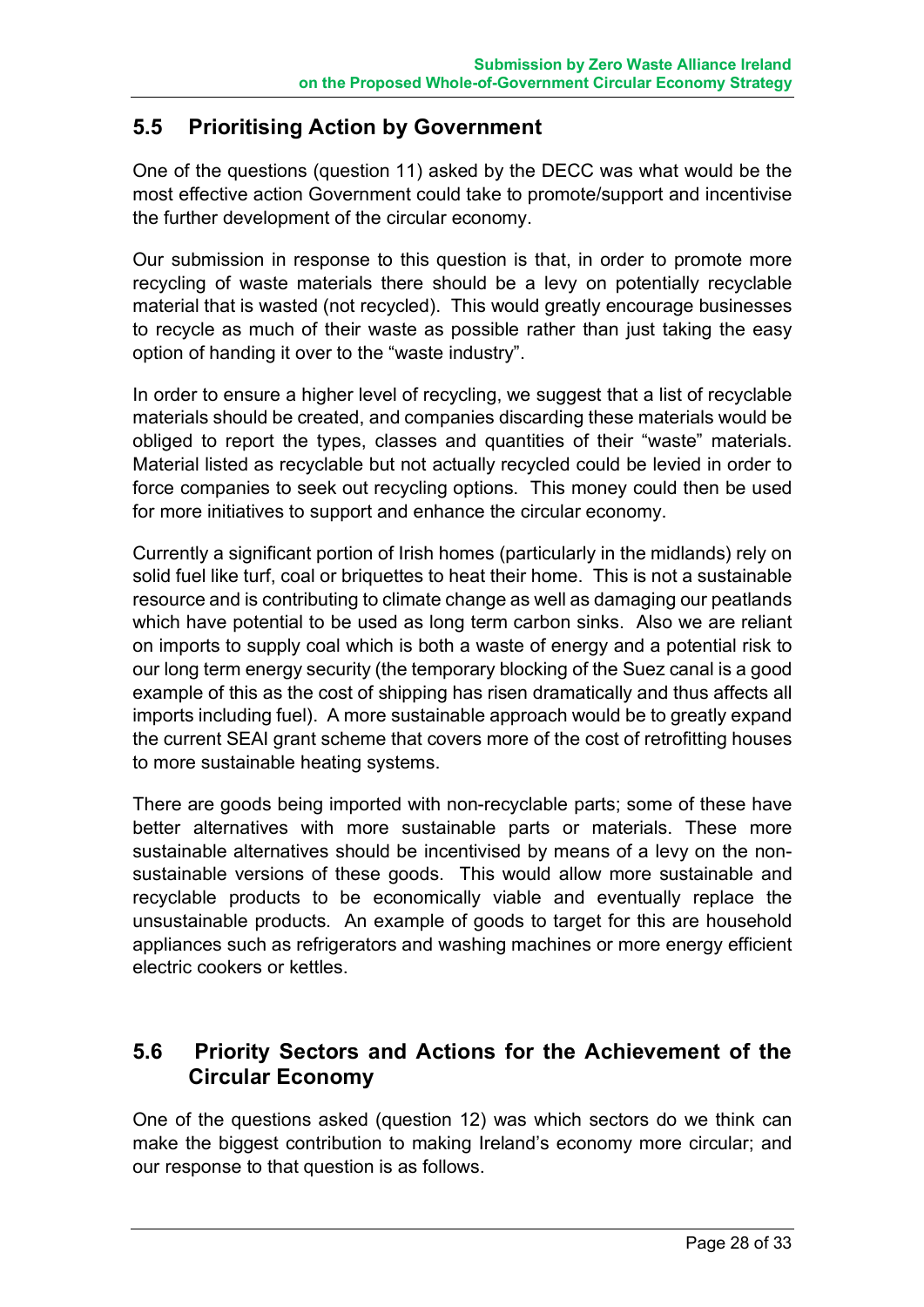Ireland was found to have the highest plastic waste generation at 54 kilos per capita, substantially more than the EU average of 33 kilos per capita. Scientists expect there could be more plastic than fish in the ocean by 2050. Electronic waste is one of the fastest growing waste streams in the world. It is estimated that 53.6 million tonnes of e-waste were generated across the planet in 2019. And while far too many people still go hungry, we waste a third of all the food produced.

While COVID-19 made a notable dent in global consumption, it's not clearly defined. Textile sales plummeted, but home office and exercise equipment purchases went up; spending in the hospitality industry decreased, but groceries increased significantly. The use of single use plastics increased remarkably, while plummeting oil prices reduced the economic incentive for plastic recycling.

The 2008 recession showed us that any fall in consumption is likely to be temporary without a concerted effort to make longer-term changes.

This isn't only about consumers buying too much and recycling too little. Our global economy is built on a "take-make-waste" model where natural resources are extracted, used, and then end up as waste. This inefficient model is pushing our planet to the brink, driving the climate crisis, and depleting the resources we need to support more equitable and thriving communities in the future.

Creating a circular economy for 3 Key Sectors in Ireland –

- **Agriculture**
- Construction Industry
- Clothing & Fashion Industry

#### **5.6.1 The Agri-food Sector**

Continuing population growth and increasing consumption are driving global food demand, with agricultural activity expanding to keep pace. The modern agricultural system is wasteful, with Europe generating some 700 million tonnes of agri-food (agricultural and food) waste each year.

Irish food products are renowned worldwide because of their allegedly and actual high quality, achieved through intelligent and aggressive branding which has resulted in more than 90% of our dairy and meat production being exported to a mixture of European and more distant countries. It is axiomatic that these exports require transport, generating "food-kilometres" and GHG emissions.

According to Teagasc, the Irish Agri-food sector has circa 700 food and drink manufacturers which employ over 160,000 people. According to SEAI, in 2018 agriculture represented circa 32.7% of the greenhouse gas emissions in Ireland. A new report published by the CSO has shown Ireland to be one of the biggest greenhouse gas polluters in Europe, largely driven by agriculture. The latest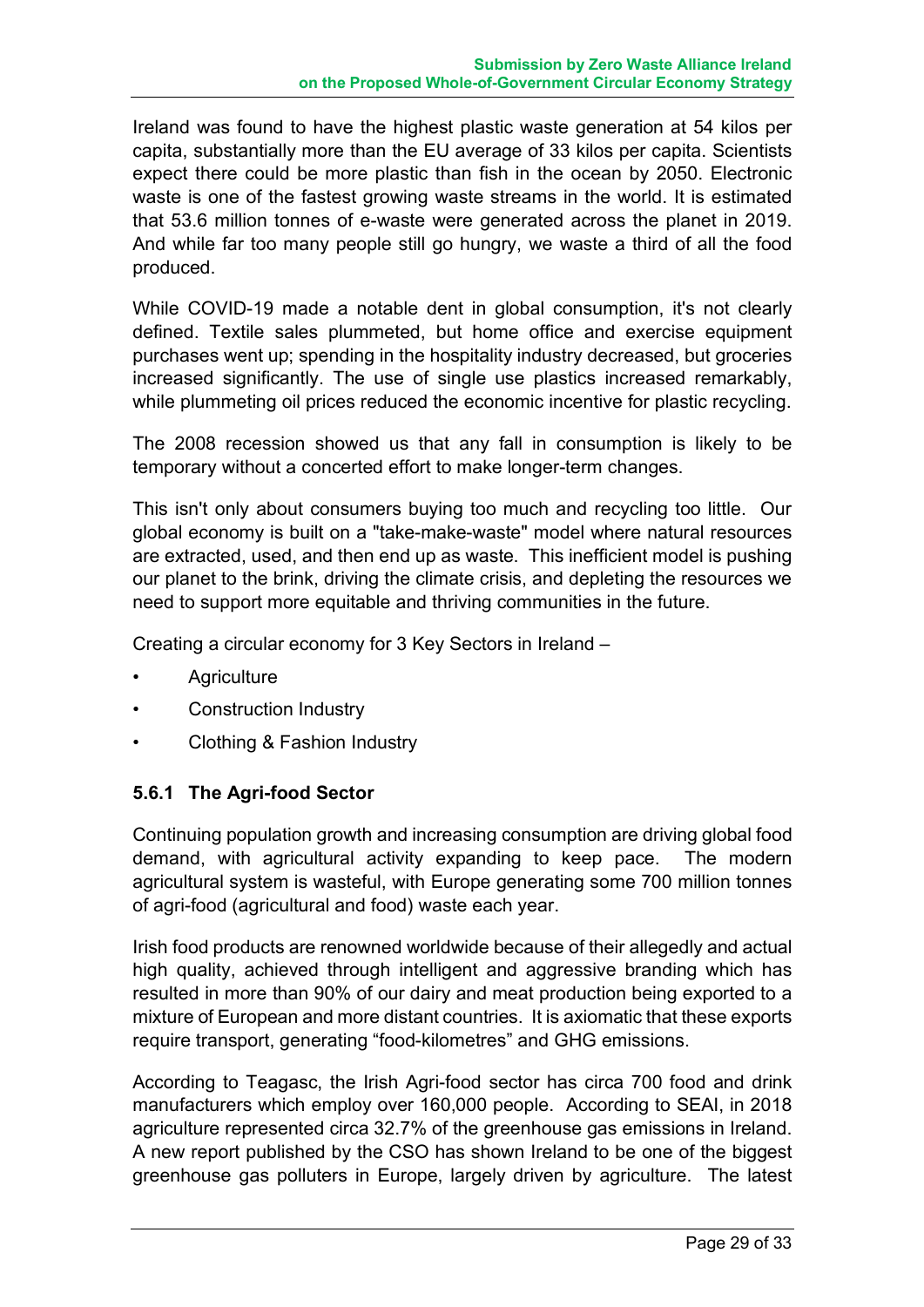figures from the CSO showed that Ireland is the third highest producer of greenhouse gases per capita in Europe as of 2017, behind Estonia and Luxembourg. Not a statistic of which we can be proud.

Implementing circularity at scale represents a significant opportunity to reduce this sector's emissions and resource use. Agricultural waste can be turned into bio-products such as fertilisers, energy, materials and compounds. Curbing and converting the agri-food waste into new materials or products that instil the principles of reuse, repair and recycling could help local economies by generating a stream of profit and, in the long term, by reducing environmental damage. These processes will possibly provide resources for the original process, mirroring the feedback-rich living system.

#### **5.6.2 The Construction Industry; and C&D "Waste"**

The one area where the construction industry can influence the most significant change in climate resilience is in moving waste management more fully towards the 'circular economy' model which has been a key objective of national and EU waste policies over the past decade. Over previous decades, waste management systems and supply chains operated in the traditional 'linear economy' of 'Reduce, Reuse, Recycle' without actually closing the necessary circle or loop to prevent and minimise waste. In recommencing construction activity this spring 2020 in what is now a period of economic recession, the elimination of 'waste' is imperative as construction is responsible for over 35% of the EU's total waste generation.

Our principal recommendation is that "demolition" should be regarded as a major conflict with the circular economy, and all end-of-life building should be "deconstructed" and their components and materials recovered and reused.

In Ireland alone, according to the latest published EPA figures (2017) construction generated approximately 4.8 million tonnes of construction and demolition (C&D) waste compared to 2.7 million tonnes of household and commercial (offices, shops) in the same year. 80% of C&D waste was soil and stones, 7.8% was mixed C&D waste (from skips), 6.6% concrete, bricks and tiles, 3.8% metals, 0.9% bituminous materials and 0.4% segregated wood, glass and plastic, the tiny remainder being sand/dust.

While the growth of household and commercial waste is generally a function of population and employment levels, the quantity of C&D waste is a function of the scale of construction activity only. The metrics of C&D waste vary widely in Ireland from 10 million tonnes in 2004 before peaking at 18 million tonnes in 2007 and falling to a historical low of 3 million tonnes in 2011 and now rising over past decade. The proportion of C&D "waste" actually recycled is extremely low, with an even smaller proportion being reused in any way.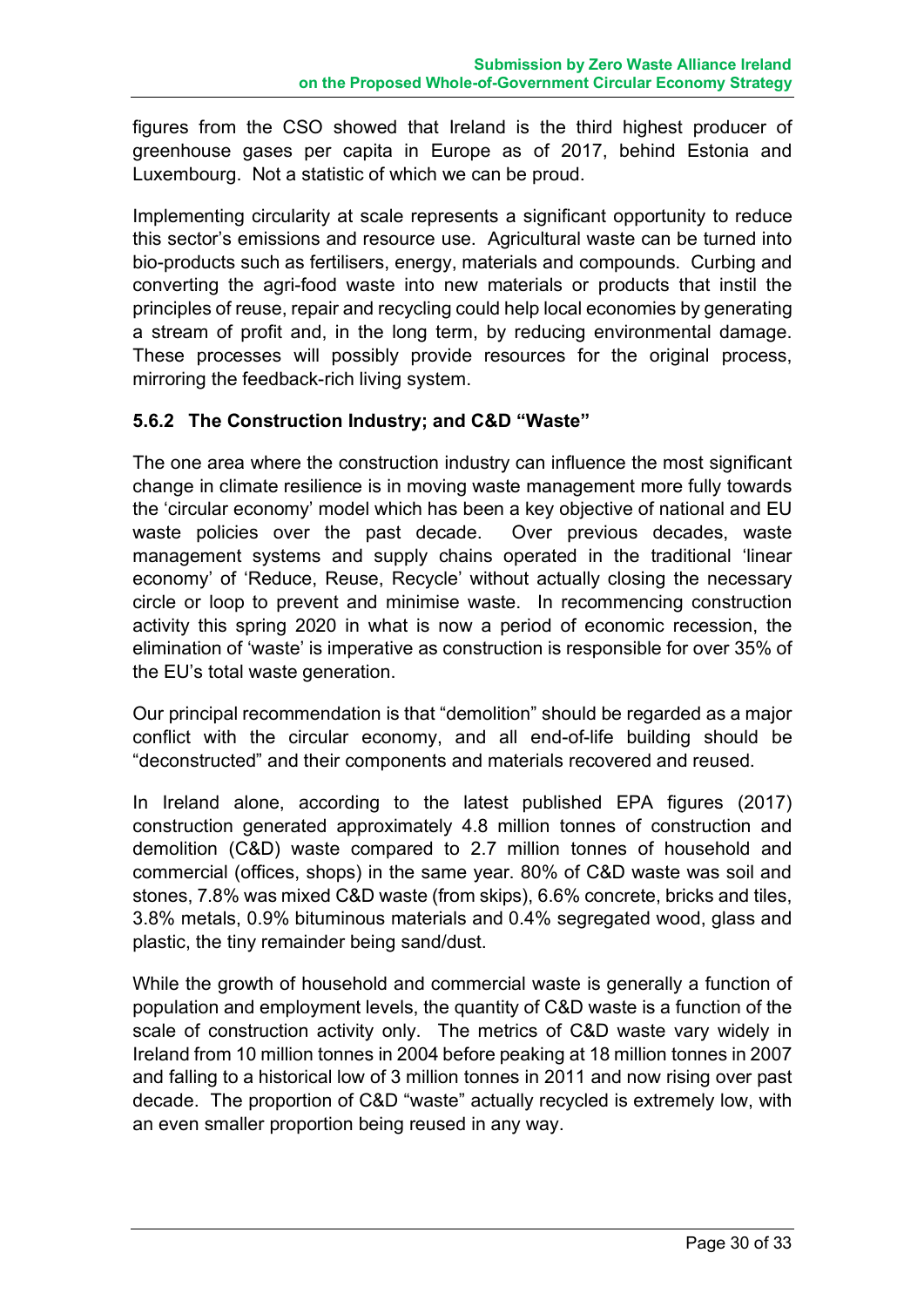#### **5.6.3 The Fashion Industry**

The concept of a circular fashion industry is a fast-growing movement to reuse and recycle all materials, eliminating waste and pollution and regenerating the environment in a "circular model". Fast fashion is a modern-day phenomenon. It follows a "take-make-dispose" pattern, and enables companies to mass-market, manufacturers to mass-produce, and consumers to purchase the latest trends for cheap. Textile production has become one of the most polluting industries, producing 1.2 billion tons of CO**<sup>2</sup>** per year. To keep up with this level of consumerism, natural resources are put on substantial pressure, causing high levels of pollution; including the use of toxic chemicals, dangerous dyes, and synthetics fibres seeping into water supplies and in our ocean. Over 60% of textiles used in the clothing industry are made in China and India, where coalfuelled power plants increase the carbon footprint of each garment.

A circular fashion industry is defined as a regenerative system in which garments are circulated for as long as their maximum value is retained, and then returned safely to the biosphere when they are no longer of use.

In a circular model, products are designed and developed with the next use in mind. Less than 1% of clothing is recycled into new clothing. The best thing we can do is buy less and reuse more. If everyone bought just one used item instead of new this year, it would have a huge collective and positive impact on the planet.

In simple words, fashion products should be designed with the notion of resource efficiency, non-toxicity, biodegradability, and recyclability in mind. They should also be sourced and produced with priority given to recyclable sources and ethical practices.

When the products are not suitable for recycling, the material should be biodegradable and used as compost for plants and other organisms in the ecosystem.

#### **5.6.4 Benefits of Building a Circular Economy, and Making the Transition to a Circular Economy**

We need to shift our way of thinking and build a circular economy — where waste and pollution are designed out in the first place; products and materials stay in use for much longer; and natural systems can regenerate.

Moving toward a circular economy would make a crucial contribution toward preserving the environment and mitigating the climate crisis, and we suggest the following three ways to transition toward a circular economy and to reduce our consumption.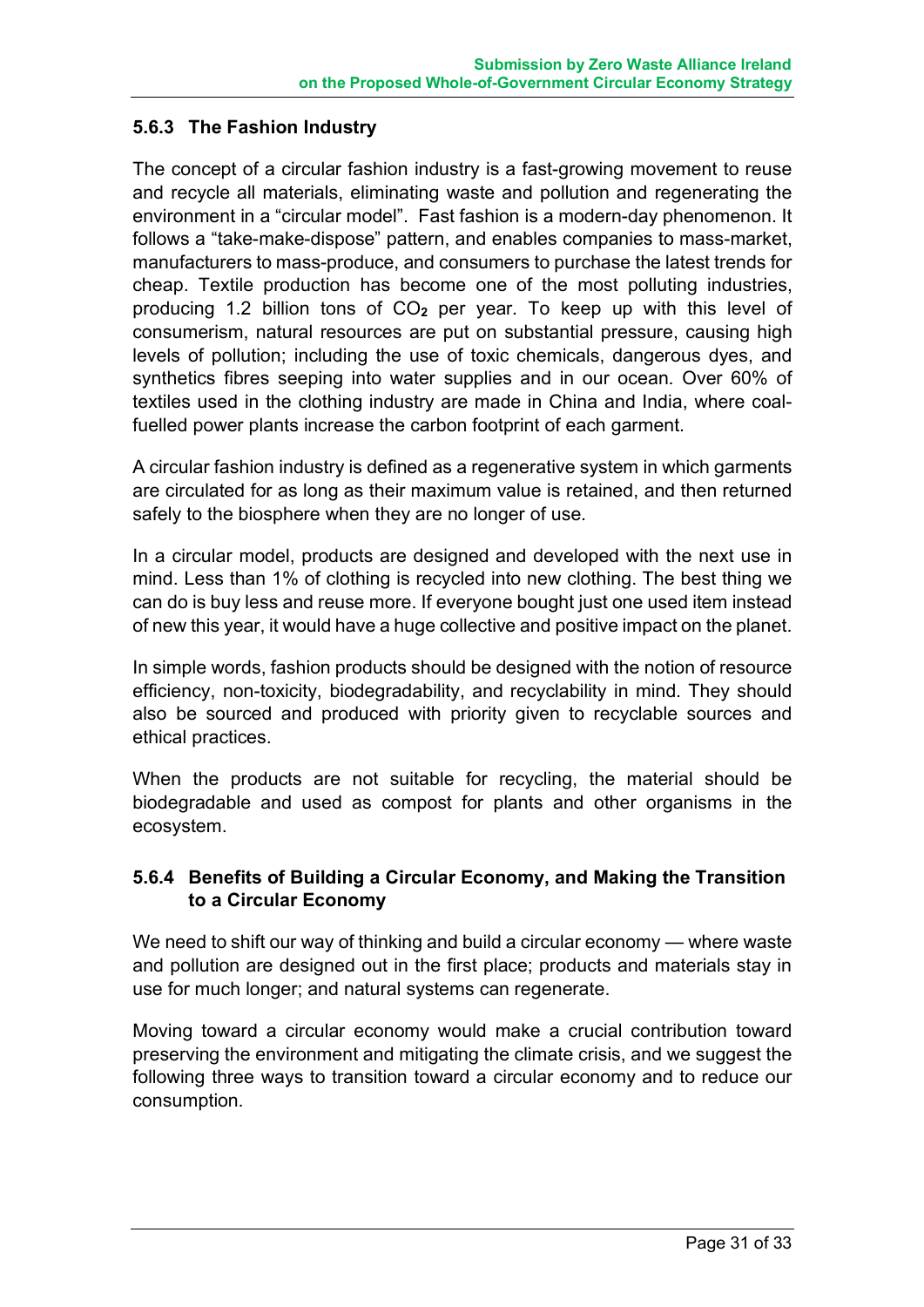#### *5.6.4.1 Consume Less*

The circular economy focuses on better use of natural resources, and the simple fact is that many of us consume far too much. During the 20th century, the world's use of raw materials grew at twice the rate of population growth. In a world where people in the richest countries consume ten times as much as the poorest, there is a need for many of us to consume less and many others to consume more.

For companies, the consumption issue is often the elephant in the room as the fundamental principle of most business models is selling more products to more people. Disrupting that mentality will require business innovation, policy support and reduction in consumer demand.

#### *5.6.4.2 Consume Better*

A circular economy is not only about consuming less; it's also about consuming better. For consumers, this can mean choosing versions of products that have been produced in more sustainable ways or that can be recycled. It can also mean changing what we consume — for example by shifting to a plant-based diet, which offers emissions and other natural resource benefits over meat-heavy meals. This change in diet has been strongly recommended by "The Lancet" as a means of reducing illness and obesity; but the recommendation has been strongly opposed by the farming industry in Ireland. A "whole-of-Government" circular economy policy will have to address this issue.

Consumer awareness of sustainability is on the rise globally. Consumer pressure is a crucial part of the picture in encouraging businesses to change their practices and governments to introduce favourable policies.

Consuming "better" can also mean avoiding purchasing altogether and shifting to circular models such as sharing platforms. When you consider that the average car is parked for 95% of the time and that the average power drill is used for less than 15 minutes in its entire lifetime, it's easy to see the potential for sharing platforms to cut down the use of materials.

#### **5.6.4.3 Create Systemic Change**

Consumers can only do so much when the entire economy is built on the takemake-waste model. What we need is systemic change, so that sustainability doesn't only depend on consumer choices.

The core principle of a circular economy is that products should be designed to last, with component parts or materials that can be used again.

There is a clear economic case for this model for large machines such as photocopiers, MRI scanners or agricultural equipment. These machines have high upfront costs and are made from very valuable materials, so many companies are using circular models where they take the product back and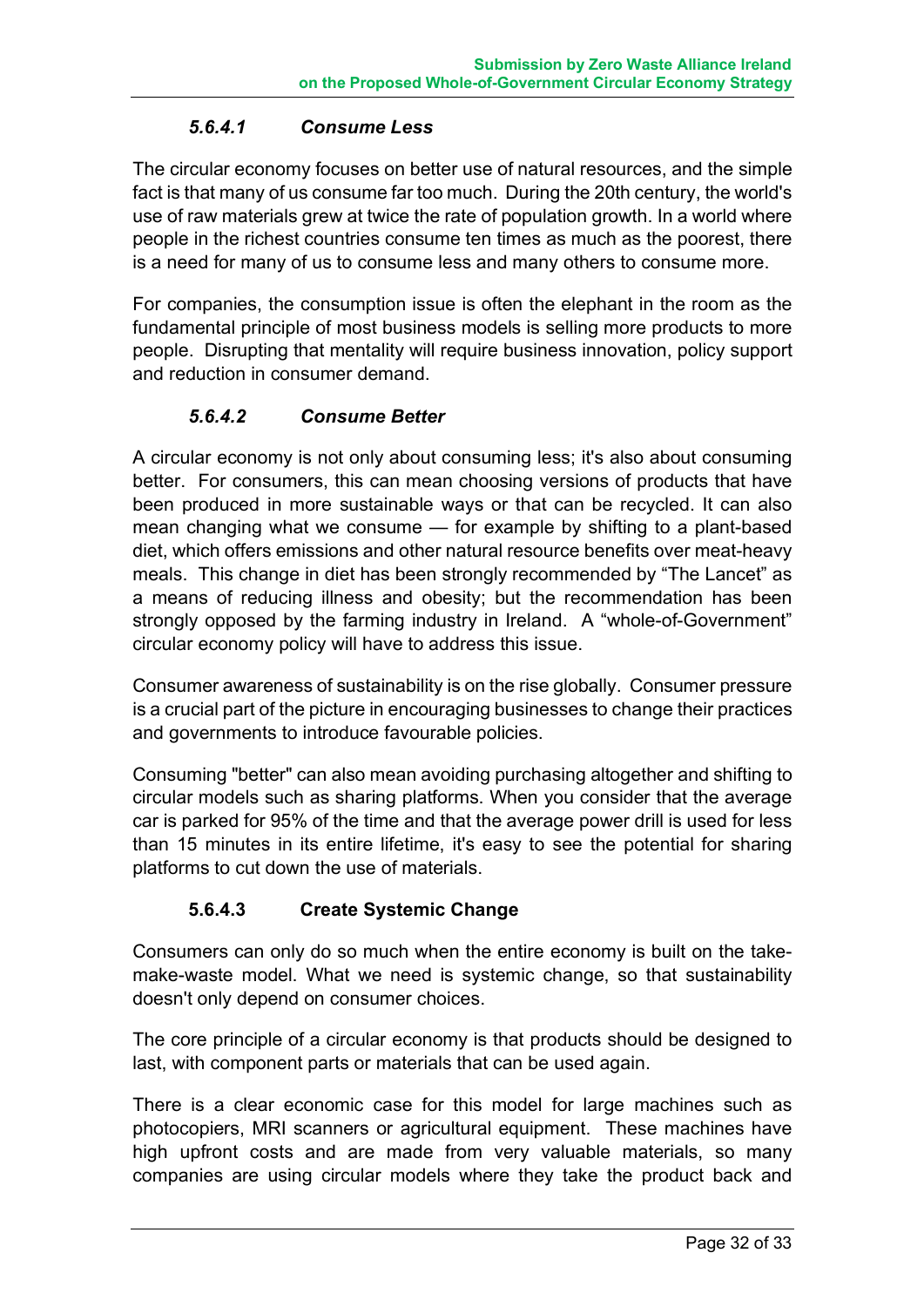refurbish it or repurpose the materials. The key will be scaling this model and extending it to a far broader range of consumer-facing products.

There is much to be done on the policy side to incentivize circularity at the systems level. There must be a major shift to incentivize or require the use of secondary or recycled materials, for example by placing taxes on products that use only virgin materials. The UK has taken a step in this direction by introducing a tax on plastic packaging that has less than 30% recycled content.

As more and more governments introduce policies that encourage recycling and reuse, and as consumer awareness around sustainability continues to grow, companies that adopt circular business models will find themselves at a clear business advantage.

Making the shift to a circular economy won't be easy. But the reward — a world where people, nature and economies can all thrive — will be worth the effort. We all need to come together — governments, policymakers, civil society and communities — to be better consumers.

Governments must adopt policies and measures to encourage demand for circular and green products and services and to stimulate the large-scale adoption of circular business models.

### **6. CONCLUSIONS**

Zero Waste Alliance welcomes the current approach being taken by the Department and by Government to introduce and eventually implement a "*wholeof-Government"* circular economy, and we trust that our comments and suggestions in this response submission will be helpful.

Myrtille Coutin Fitzsimons and Jack O'Sullivan

#### **Zero Waste Alliance Ireland**

Valued contributions were also made by Claire Keating, Marie Mitchell, Owen Wynne and Kevin Deasy (members of ZWAI).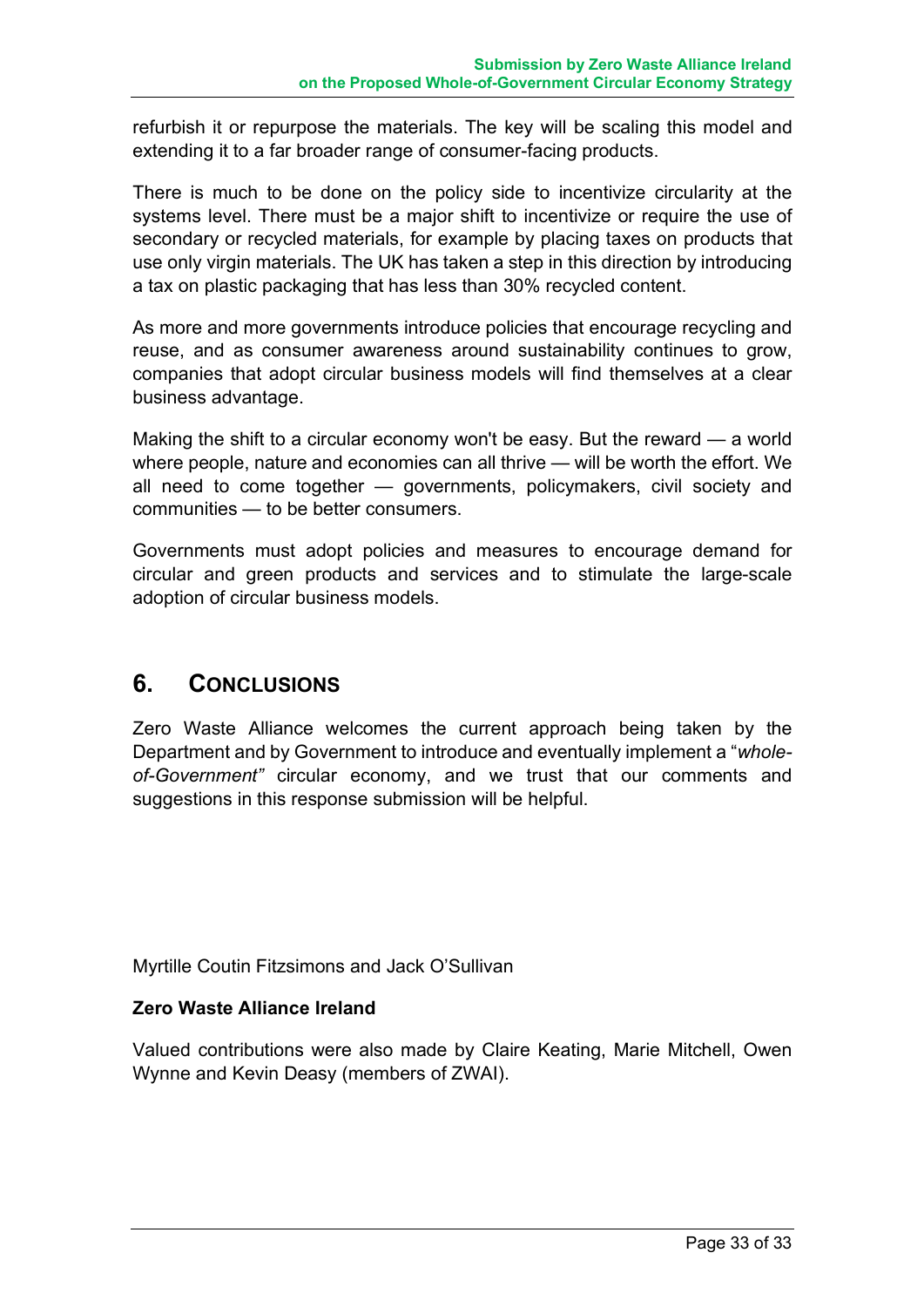# **Appendix I**

#### **Consultation**

# Public Consultation on the Proposed Publication of the Circular Economy Strategy

From Department of the Environment, Climate and Communications [\(/en/organisation/department-of-the-environment-climate-and](https://www.gov.ie/en/organisation/department-of-the-environment-climate-and-communications/)communications/) Published on 16 April 2021 Open for submissions from 16 April 2021 Submissions closed 11 June 2021 Last updated on 16 April 2021

# Consultation is open

Meeting climate targets requires a transformation in the way we produce and use goods. The transition away from fossil fuels and energy efficiency measures can only address 55% of our emissions. The remaining 45% comes from making things.

Therefore, making less or making with fewer resources - the essence of the circular economy - has a key role to play in climate action. Reducing the quantity of natural resources which we waste would also reduce other environmental pressures on the quality of our air, soils and water.

In a circular economy, waste and resource use are minimised, the value of products and materials is maintained for as long as possible through good design, durability and repair, and when a product has reached the end of its life, its parts are used again and again to create further useful products.